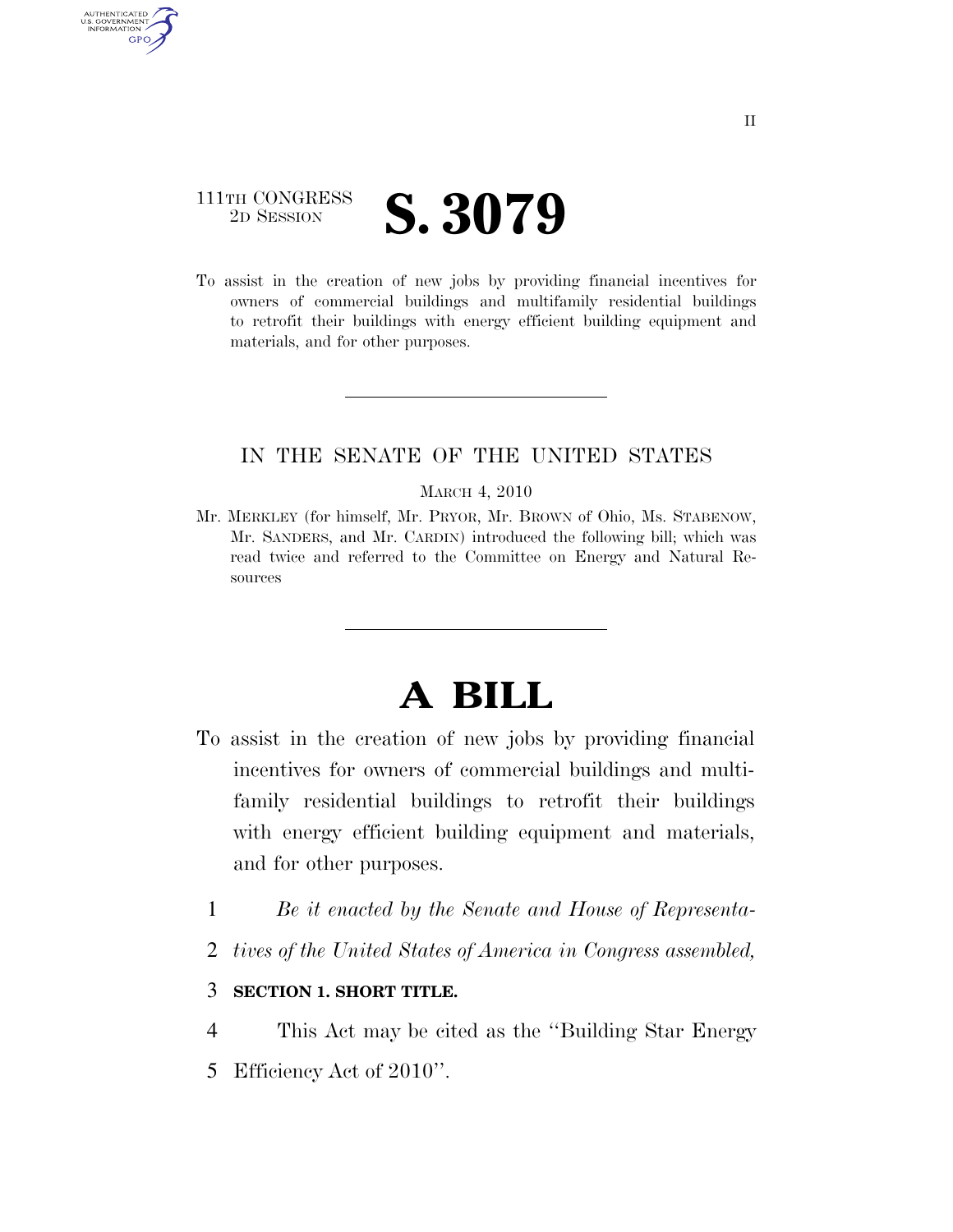### **SEC. 2. DEFINITIONS.**

In this Act:

 (1) ASHRAE.—The term ''ASHRAE'' means the American Society of Heating, Refrigerating and Air-Conditioning Engineers. (2) BUILDING ENVELOPE INSULATION.—The term ''building envelope insulation'' means thermal insulation for a building envelope (other than a low

 slope roof), as defined in ASHRAE Standard 90.1– 2007 or 2009 IECC, as appropriate.

 (3) CHILLER TONNAGE DOWNSIZING.—The term ''chiller tonnage downsizing'' means the quan- tity by which the tonnage rating of a replaced chiller exceeds the tonnage rating of a qualified replace-ment chiller.

 (4) CLIMATE ZONE.—The term ''climate zone'' means a climate zone specified in ASHRAE Stand-ard 90.1–2007.

(5) COMMERCIAL BUILDING.—

20 (A) IN GENERAL.—The term "commercial 21 building'' means a building that—

 (i) is located in the United States; and

 (ii) was in existence on December 31, 2009.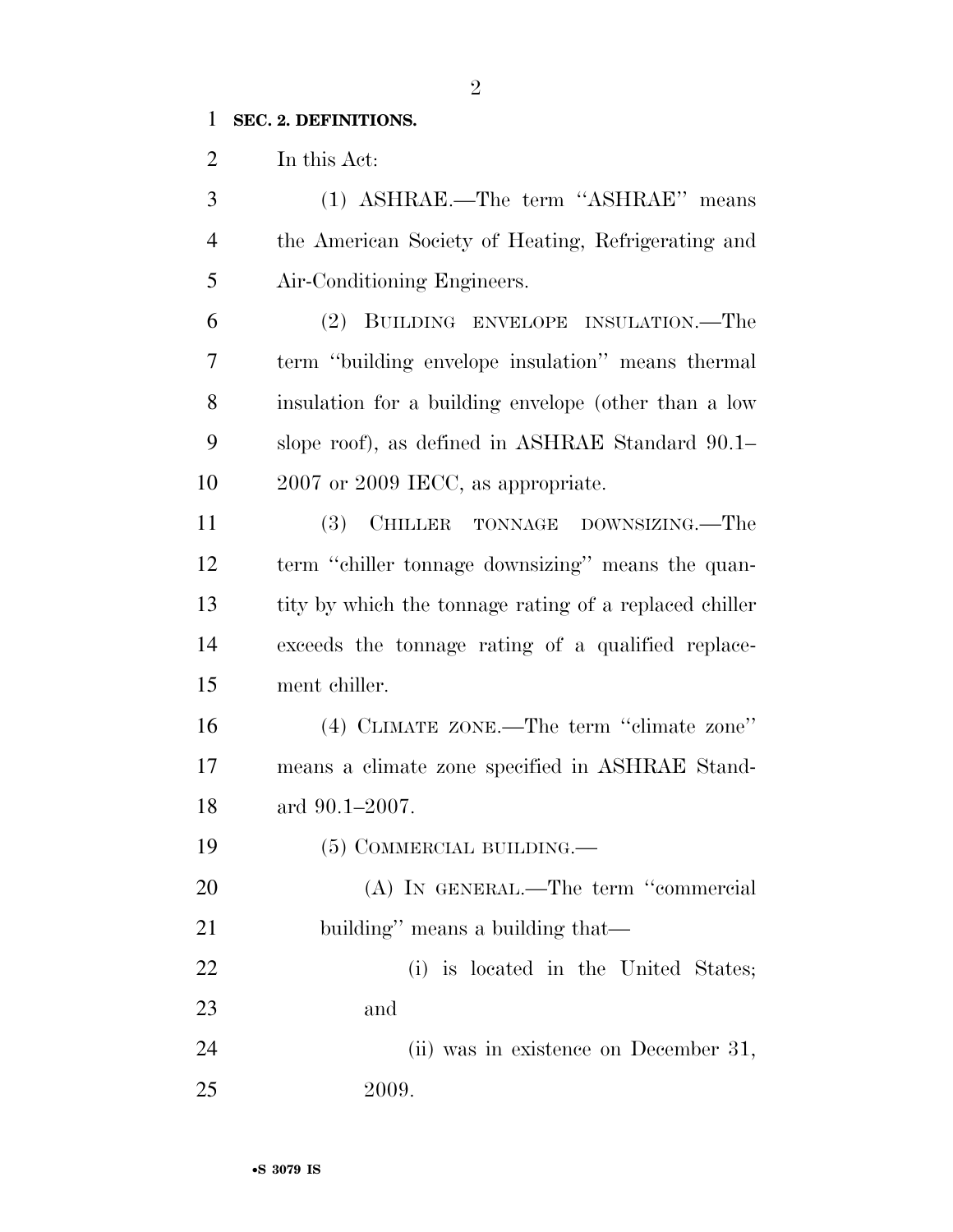| $\mathbf{1}$   | (B) EXCLUSIONS.—The term "commercial               |
|----------------|----------------------------------------------------|
| $\overline{2}$ | building" does not include—                        |
| 3              | (i) a federally owned building; or                 |
| $\overline{4}$ | (ii) a residential building.                       |
| 5              | (6) DUCT.—The term "duct" means HVAC               |
| 6              | ducts with respect to which pressure testing has   |
| 7              | been performed and, if necessary, leakage remedi-  |
| 8              | ated, in accordance with sections 503.2.7.1.2 and  |
| 9              | 503.2.7.1.3 of the 2009 IECC.                      |
| 10             | (7) DUCT INSULATION.—The term "duct insu-          |
| 11             | lation" means thermal insulation of a HVAC duct.   |
| 12             | (8) HVAC.—The term "HVAC" means heat-              |
| 13             | ing, ventilation, and air conditioning.            |
| 14             | $(9)$ IECC.—The term "IECC" means the              |
| 15             | International Energy Conservation Code.            |
| 16             | (10) MECHANICAL INSULATION.—The<br>term            |
| 17             | "mechanical insulation" means thermal insulation   |
| 18             | installed, in accordance with applicable Federal,  |
| 19             | State, and local law, on mechanical piping and me- |
| 20             | chanical equipment.                                |
| 21             | (11) MULTIFAMILY RESIDENTIAL BUILDING.             |
| 22             | (A) IN GENERAL.—The term "multifamily              |
| 23             | residential building" means a structure of 5 or    |
| 24             | more dwelling units that—                          |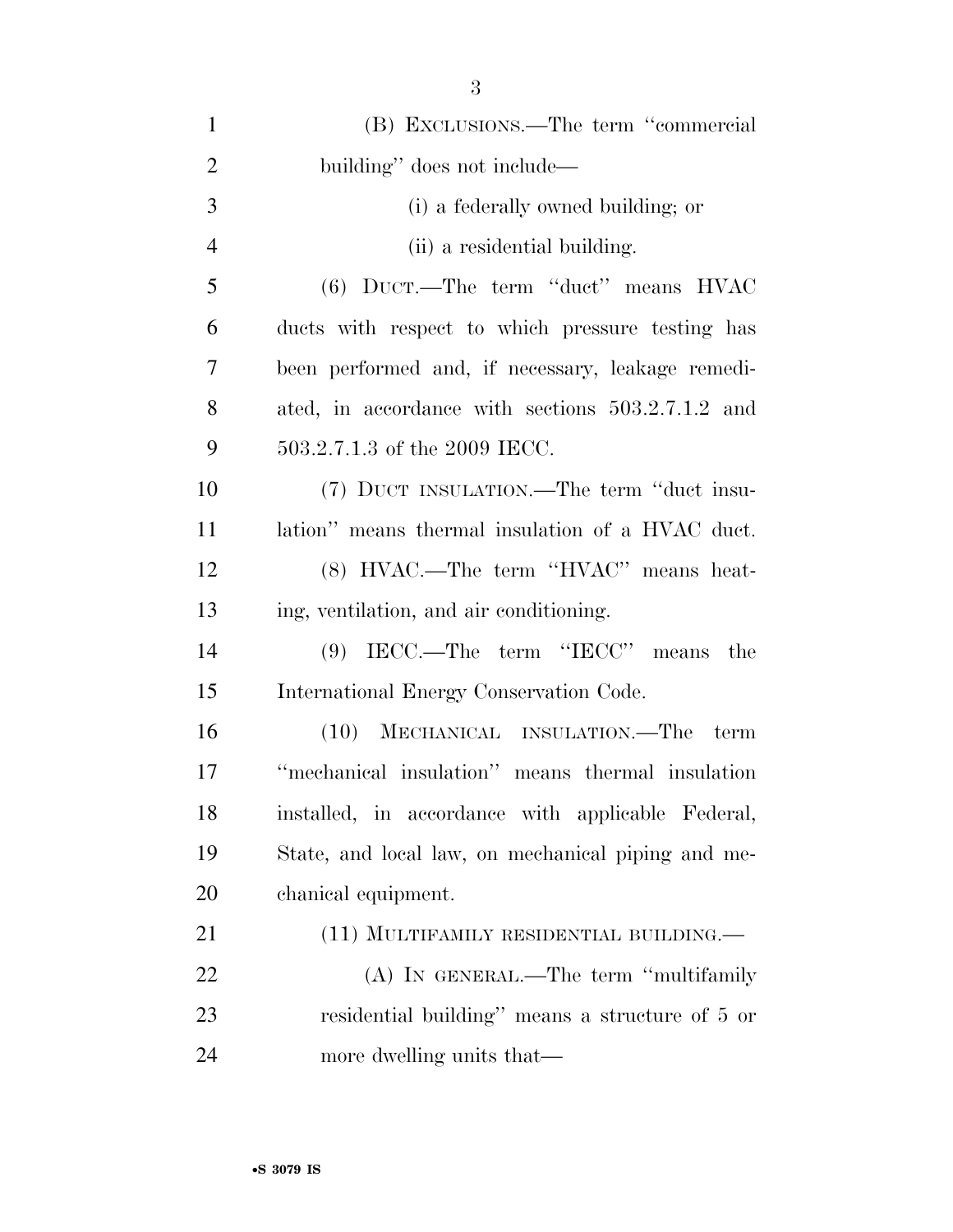| $\mathbf{1}$   | (i) is located in the United States;                 |
|----------------|------------------------------------------------------|
| $\overline{2}$ | and                                                  |
| 3              | (ii) was in existence on December 31,                |
| $\overline{4}$ | 2009.                                                |
| 5              | (B) EXCLUSION.—The term "multifamily"                |
| 6              | residential building" does not include a feder-      |
| 7              | ally owned building.                                 |
| 8              | (12) NFRC.—The term "NFRC" means the                 |
| 9              | National Fenestration Rating Council.                |
| 10             | (13) PROGRAM.—The term "program" means               |
| <sup>11</sup>  | the Building Star Energy Efficiency Rebate Pro-      |
| 12             | gram of 2010 established under section 3.            |
| 13             | (14) QUALIFIED BOILER.—The term "qualified           |
| 14             | boiler" means a new natural gas-fired, oil-fired, or |
| 15             | wood or wood pellet boiler that—                     |
| 16             | (A) has a capacity of not less than                  |
| 17             | $300,000$ , and not more than $5,000,000$ , Btu per  |
| 18             | hour;                                                |
| 19             | (B) replaces an operational boiler in a              |
| 20             | commercial building or multifamily residential       |
| 21             | building; and                                        |
| 22             | (C) meets or exceeds—                                |
| 23             | (i) in the case of a natural gas-fired               |
| 24             | boiler, 90 percent thermal efficiency;               |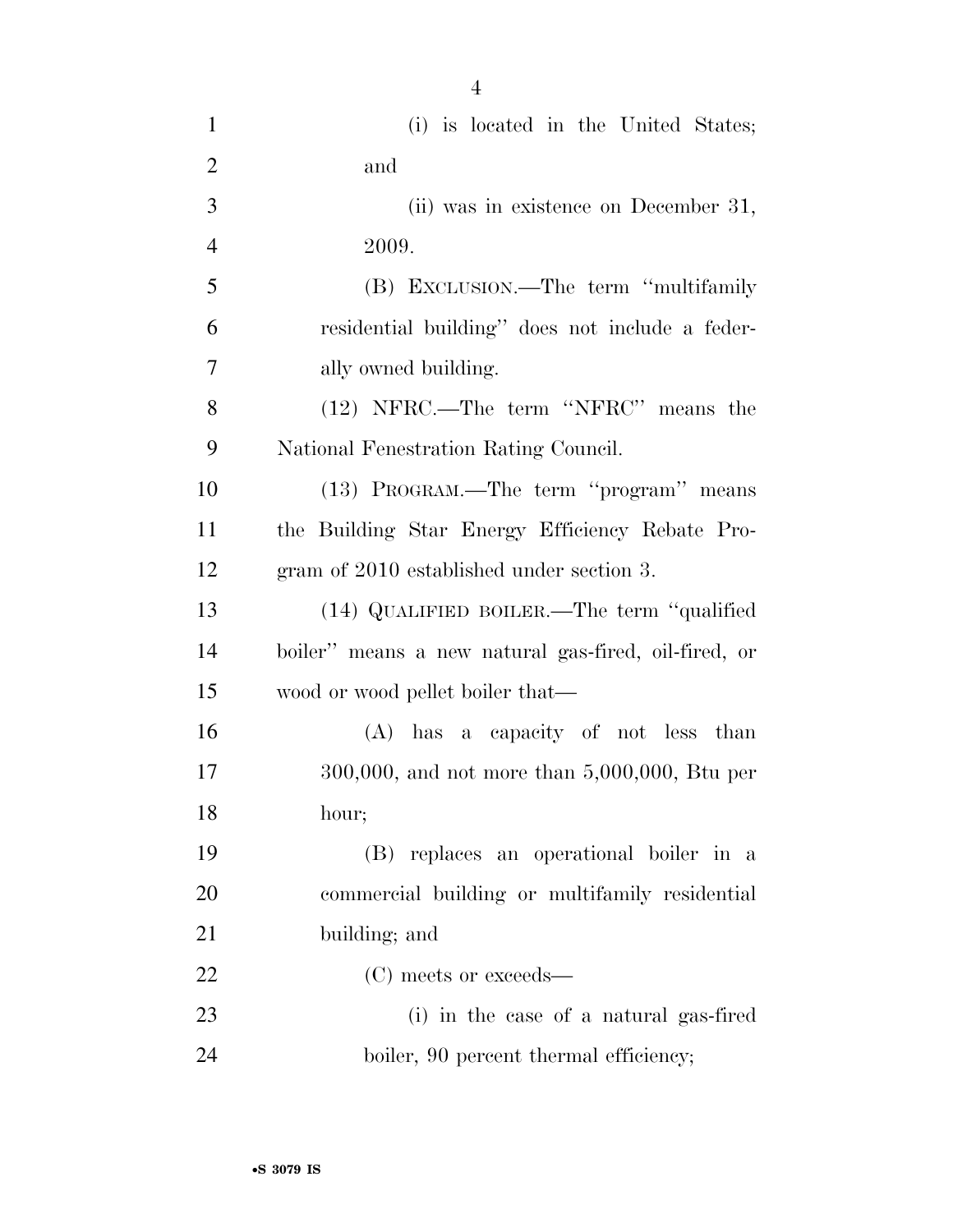| $\mathbf{1}$   | (ii) in the case of an oil-fired boiler,                |
|----------------|---------------------------------------------------------|
| $\overline{2}$ | 85 percent thermal efficiency; and                      |
| 3              | (iii) in the case of a wood or wood pel-                |
| $\overline{4}$ | let boiler, 75 percent thermal efficiency.              |
| 5              | (15) QUALIFIED BUILDING ENVELOPE INSULA-                |
| 6              | TION.—The term "qualified building envelope insula-     |
| 7              | tion" means the installation or repair of building en-  |
| 8              | velope insulation to meet or exceed ASHRAE Stand-       |
| 9              | ard 90.1-2007 or 2009 IECC in a commercial build-       |
| 10             | ing or multifamily residential building.                |
| 11             | (16) QUALIFIED ENERGY AUDIT.—The term                   |
| 12             | "qualified energy audit" means an ASHRAE Level          |
| 13             | II energy audit or equivalent of a commercial build-    |
| 14             | ing or multifamily residential building that is de-     |
| 15             | signed to identify all cost-effective energy efficiency |
| 16             | measures.                                               |
| 17             | (17) QUALIFIED ENERGY-EFFICIENT BUILDING                |
| 18             | MAINTENANCE TRAINING.—The<br>OPERATION AND              |
| 19             | term "qualified energy-efficient building operation     |
| 20             | and maintenance training" means-                        |
| 21             | $(A)$ the training of a superintendent or op-           |
| 22             | erator of a commercial building or multifamily          |
| 23             | residential building; and                               |
| 24             | $(B)$ resultant—                                        |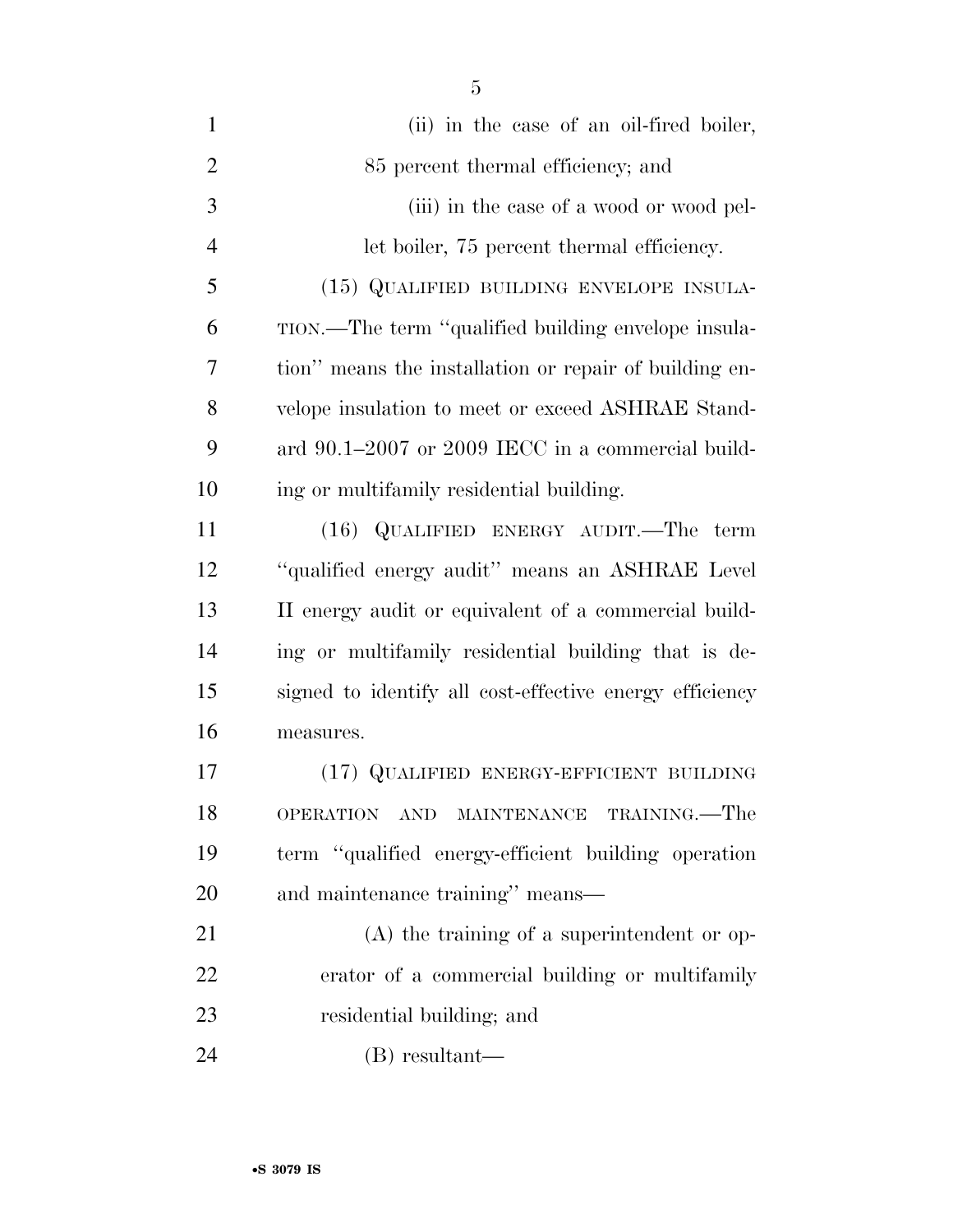| $\mathbf{1}$   | (i) Level 1 or Level 2 Building Oper-            |
|----------------|--------------------------------------------------|
| $\overline{2}$ | ator Certification for commercial building       |
| 3              | operators; or                                    |
| $\overline{4}$ | (ii) certification as a Multifamily              |
| 5              | Building Operator by the Building Per-           |
| 6              | formance Institute for residential building      |
| $\overline{7}$ | operators.                                       |
| 8              | (18) QUALIFIED ENERGY MONITORING AND             |
| 9              | MANAGEMENT SYSTEM.—The term "qualified energy    |
| 10             | monitoring and management system" means a sys-   |
| 11             | tem that—                                        |
| 12             | $(A)$ is installed in a commercial building or   |
| 13             | multifamily residential building;                |
| 14             | (B) uses a combination of computers, com-        |
| 15             | puter software, control equipment, and instru-   |
| 16             | mentation to monitor and manage or submeter      |
| 17             | the energy use of a building, such as heating,   |
| 18             | ventilation, air conditioning, and lighting;     |
| 19             | (C) provides reporting of information to         |
| 20             | the building owner or operator to enable refine- |
| 21             | ment of building operation and energy usage;     |
| 22             | and                                              |
| 23             | (D) is covered by a service contract with a      |
| 24             | duration of not less than 1 year for system      |
| 25             | monitoring or maintenance, including all main-   |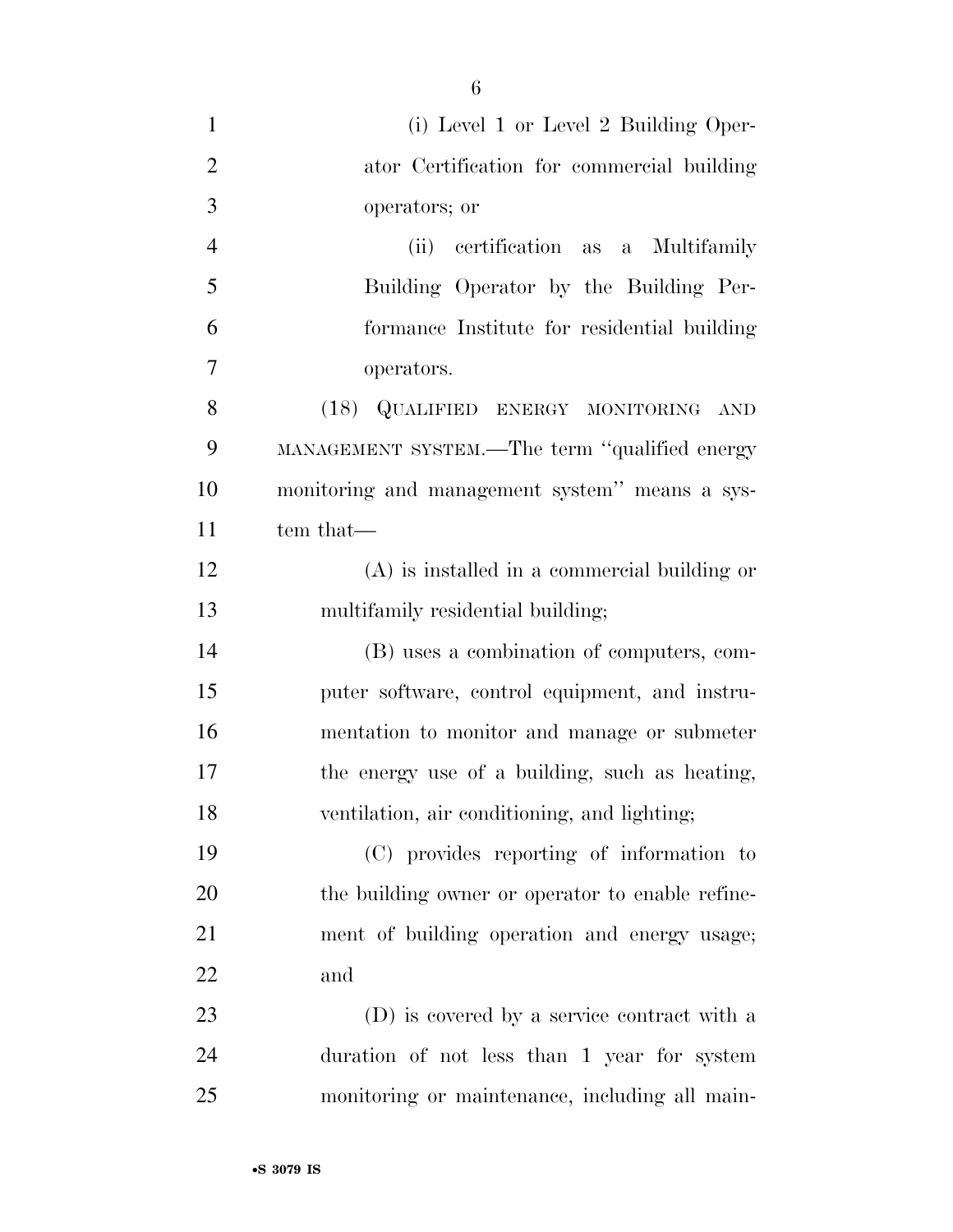| $\mathbf{1}$   | tenance recommended by the equipment manu-         |
|----------------|----------------------------------------------------|
| $\overline{2}$ | facturer.                                          |
| 3              | (19) QUALIFIED EXTERIOR LIGHTING.—The              |
| $\overline{4}$ | term "qualified exterior lighting" means exterior  |
| 5              | lighting that—                                     |
| 6              | (A) replaces operational exterior lighting at      |
| 7              | a commercial building or multifamily residential   |
| 8              | building; and                                      |
| 9              | (B) achieves a reduction of 20 percent or          |
| 10             | more in annual energy use as compared to the       |
| 11             | lighting that was replaced, as determined in ac-   |
| 12             | cordance with section $3(c)(7)(B)$ .               |
| 13             | (20) QUALIFIED FURNACE.—The term "quali-           |
| 14             | fied furnace" means a new natural gas furnace or a |
| 15             | wood or wood pellet furnace that—                  |
| 16             | (A) replaces an operational furnace in a           |
| 17             | commercial building or multifamily residential     |
| 18             | building;                                          |
| 19             | (B) in the case of natural gas, meets or ex-       |
| 20             | ceeds 90 percent thermal efficiency; and           |
| 21             | (C) in the case of a wood or wood pellet           |
| 22             | furnace, meets or exceeds 75 percent thermal       |
| 23             | efficiency.                                        |
| 24             | (21) QUALIFIED HIGH-EFFICIENCY WINDOW              |
| 25             | FILMS AND SCREENS.—The term "qualified high-ef-    |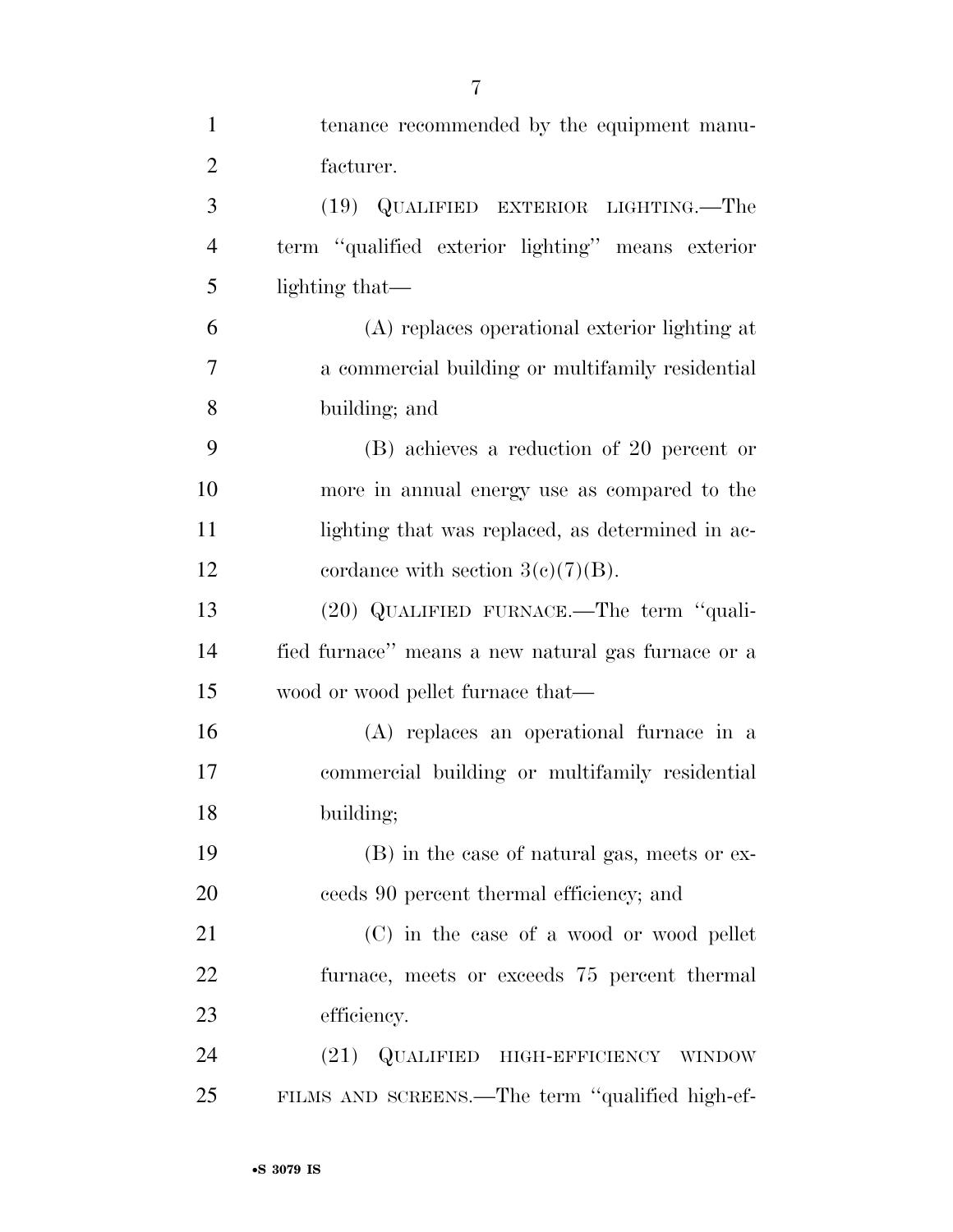| $\mathbf{1}$   | ficiency window films and screens" means window                                                 |
|----------------|-------------------------------------------------------------------------------------------------|
| $\overline{2}$ | films and screens that—                                                                         |
| 3              | (A) are permanently affixed to windows or                                                       |
| $\overline{4}$ | window frames in a commercial building or                                                       |
| 5              | multifamily residential building;                                                               |
| 6              | (B) have a Luminous Efficacy (which is                                                          |
| 7              | Visible Light Transmittance, as certified to                                                    |
| 8              | NRFC standards divided by SHGC) of 1.1 or                                                       |
| 9              | greater; and                                                                                    |
| 10             | (C) have a SHGC that meets or is better                                                         |
| 11             | than the applicable requirements of the fol-                                                    |
| 12             | lowing table (as certified to NFRC standards):                                                  |
|                |                                                                                                 |
|                | 6<br>$\mathbf{1}$<br>$\overline{2}$<br>3<br>$\overline{4}$<br>5<br>$\tau$<br>8<br>Climate Zones |
|                | .25<br>.25<br>.25<br>.40<br>.40<br>.40<br>.45<br>.45.                                           |
| 13             | (22) QUALIFIED HVAC TESTING, BALANCING,                                                         |
| 14             | AND DUCT SEALING.—The term "qualified HVAC                                                      |
| 15             | testing, balancing, and duct sealing" means work                                                |
| 16             | performed in a commercial building or multifamily                                               |
| 17             | residential building by individuals with an ANSI-ac-                                            |
| 18             | eredited certification in HVAC testing—                                                         |
| 19             | (A) to pressure-test HVAC ducts;                                                                |
| 20             | (B) to balance air flow; and                                                                    |
| 21             | (C) to identify all leaking ducts and reme-                                                     |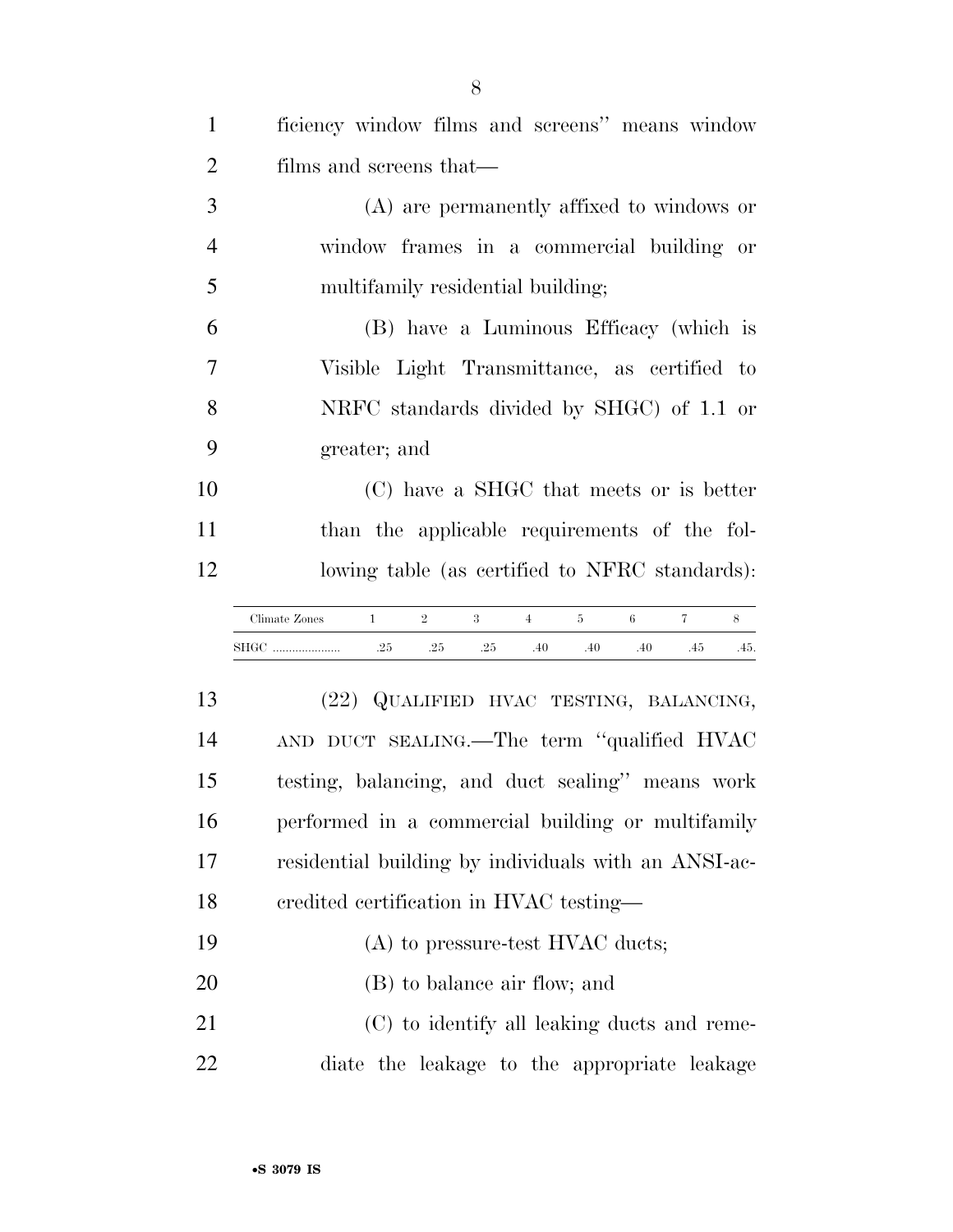| $\mathbf{1}$   | class, in accordance with sections $503.2.7.1.2$      |
|----------------|-------------------------------------------------------|
| $\overline{2}$ | and 503.2.7.1.3 of the 2009 IECC.                     |
| 3              | (23) QUALIFIED INTERIOR LIGHTING.—The                 |
| $\overline{4}$ | term "qualified interior lighting" means new interior |
| 5              | lighting that—                                        |
| 6              | (A) replaces operational interior lighting in         |
| 7              | a commercial building or multifamily residential      |
| 8              | building; and                                         |
| 9              | (B) achieves an installed power reduction             |
| 10             | of 25 percent or more as compared to the in-          |
| 11             | stalled power of the lighting that was replaced,      |
| 12             | as determined in accordance with section              |
| 13             | 3(c)(6)(B).                                           |
| 14             | (24) QUALIFIED LOW SLOPE ROOF INSULA-                 |
| 15             | TION.—The term "qualified low slope roof insula-      |
| 16             | tion" means a retrofit that—                          |
| 17             | (A) adds new insulation to a roof on a                |
| 18             | commercial building or multifamily residential        |
| 19             | building if the roof insulation is entirely above     |
| 20             | deck, as defined in ASHRAE Standard 90.1–             |
| 21             | 2007 or 2009 IECC; and                                |
| 22             | (B) meets or exceeds the R-values for the             |
| 23             | applicable climate zone in the following table:       |
|                |                                                       |

| Climate Zones |    |    |    |      |    |    |    |     |
|---------------|----|----|----|------|----|----|----|-----|
| R-Value       | ⊸⊽ | 25 | 25 | ل نے | 25 | 30 | ಲಲ | ov. |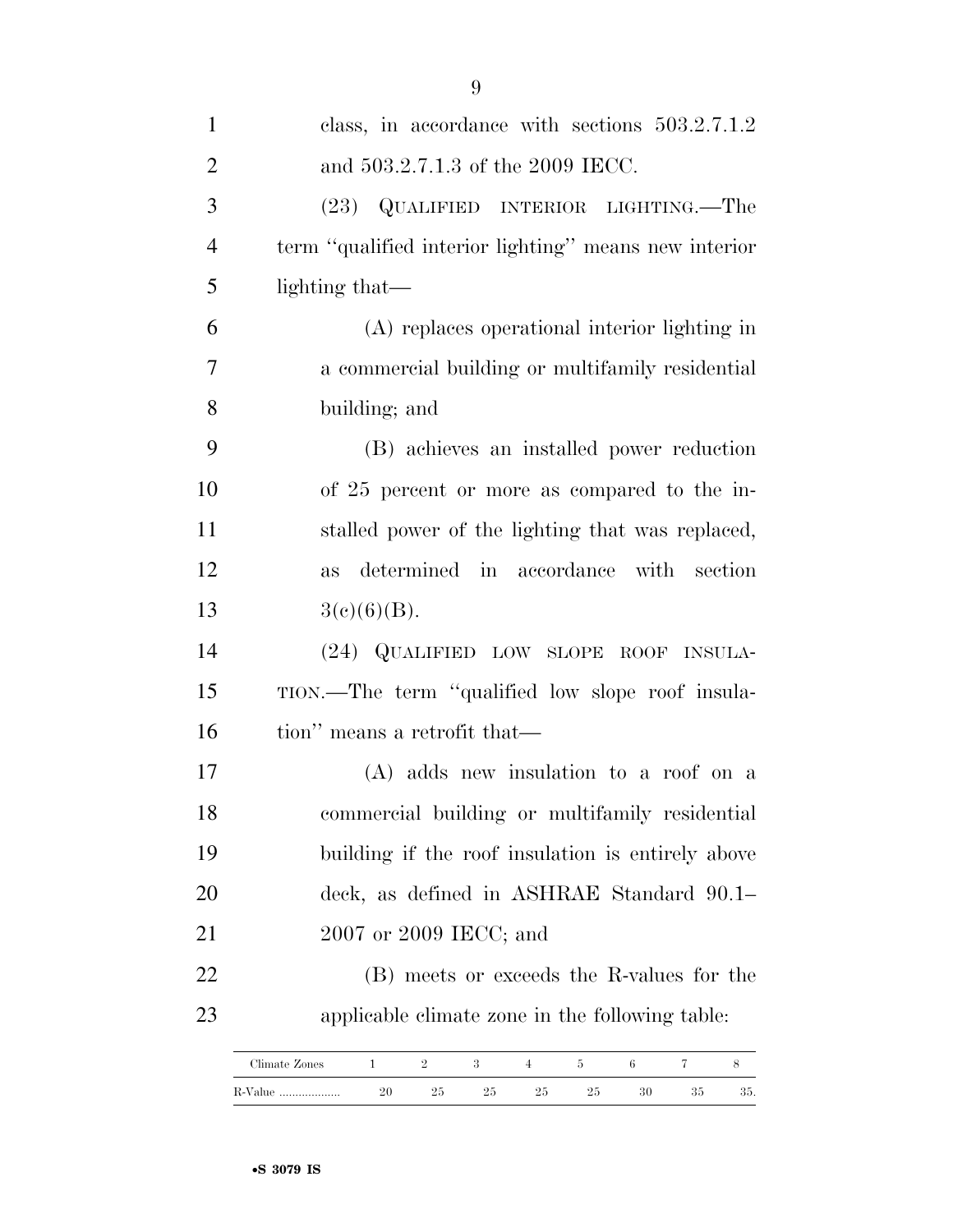| $\mathbf{1}$   | (25) QUALIFIED MECHANICAL INSULATION.-                 |
|----------------|--------------------------------------------------------|
| $\overline{2}$ | The term "qualified mechanical insulation" means       |
| 3              | the installation or repair of mechanical or duct insu- |
| 4              | lation to meet or exceed ASHRAE Standard 90.1–         |
| 5              | 2007 or 2009 IECC in a commercial building or          |
| 6              | multifamily residential building.                      |
| 7              | (26) QUALIFIED REPLACEMENT CHILLER.—The                |
| 8              | term "qualified replacement chiller" means a water-    |
| 9              | cooled chiller that—                                   |
| 10             | $(A)$ is certified to meet efficiency standards        |
| 11             | effective on January 1, 2010, as defined in            |
| 12             | table 6.8.1c in Addendum M to Standard 90.1–           |
| 13             | 2007 of ASHRAE; and                                    |
| 14             | $(B)$ replaces a chiller that—                         |
| 15             | was installed before January 1,<br>(i)                 |
| 16             | 1993;                                                  |
| 17             | (ii) uses chlorofluorocarbon refrig-                   |
| 18             | erant; and                                             |
| 19             | (iii) until replaced by a new chiller,                 |
| 20             | has remained in operation and used for                 |
| 21             | cooling a commercial building.                         |
| 22             | $\mathbf Q$ UALIFIED RETRO COMMISSIONING<br>(27)       |
| 23             | strupy.—The term "qualified retro commissioning        |
| 24             | study" means a commissioning study of building en-     |
| 25             | ergy systems that is—                                  |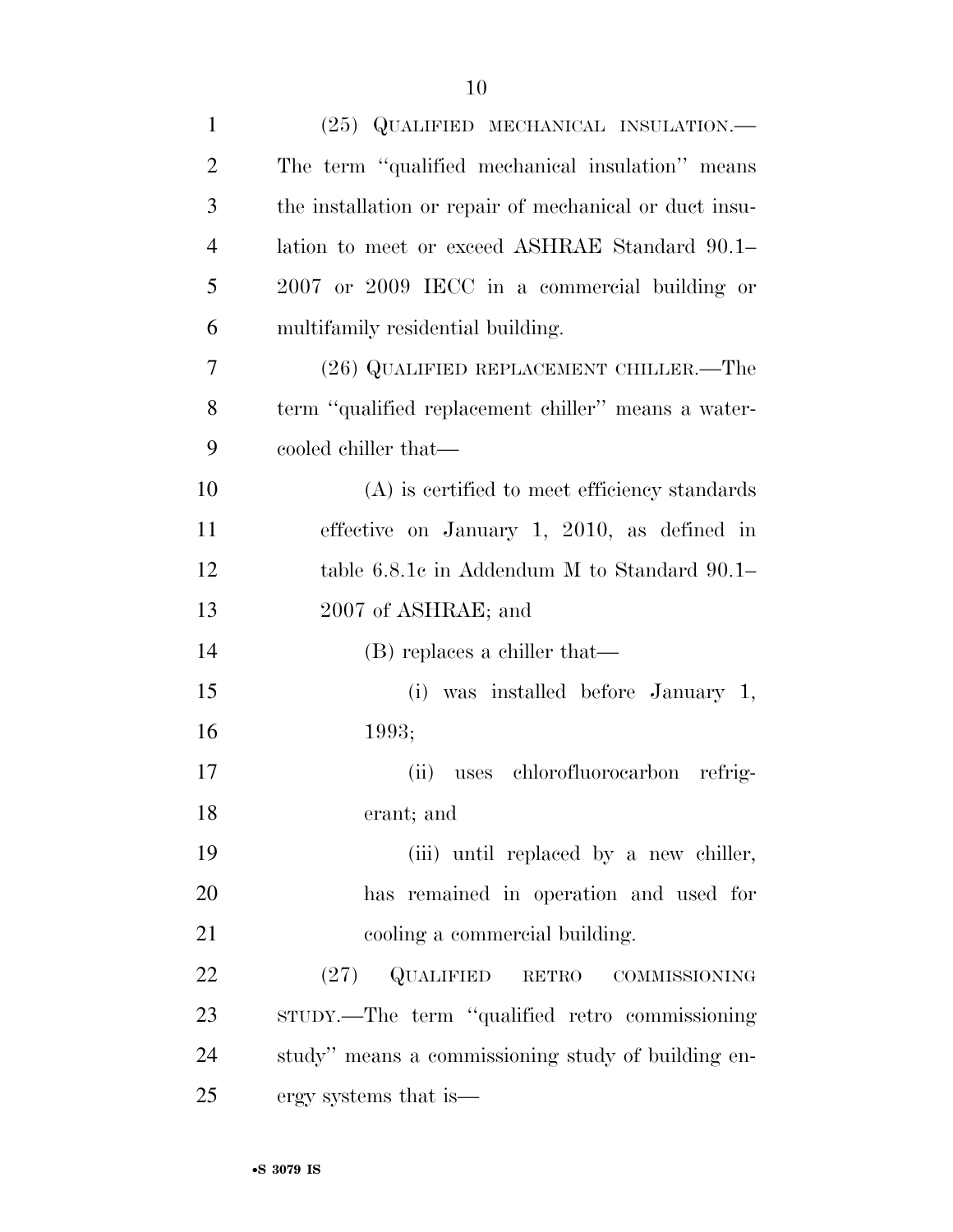| $\mathbf{1}$   | (A) conducted consistent with the guide-         |
|----------------|--------------------------------------------------|
| $\overline{2}$ | lines in the Retro Commissioning Guide for       |
| 3              | Building Owners prepared for-                    |
| $\overline{4}$ | the Environmental Protection<br>(i)              |
| 5              | Agency; or                                       |
| 6              | (ii) the document entitled "California"          |
| 7              | Commissioning Guide: Existing Buildings"         |
| 8              | published by the California Commissioning        |
| 9              | Collaborative; and                               |
| 10             | (B) performed by a service provider with—        |
| 11             | (i) an ASHRAE Commissioning Proc-                |
| 12             | ess Management Professional certification;       |
| 13             | <b>or</b>                                        |
| 14             | (ii) a Building Commissioning Asso-              |
| 15             | ciation Certified Commissioning Profes-          |
| 16             | sional certification.                            |
| 17             | (28) QUALIFIED SERVICE ON COOLING SYS-           |
| 18             | TEMS.-                                           |
| 19             | (A) IN GENERAL.—The term "qualified              |
| 20             | service on cooling systems" means periodic       |
| 21             | maintenance service on a central air conditioner |
| 22             | $that-$                                          |
| 23             | (i) is located in a commercial building          |
| 24             | or multifamily residential building; and         |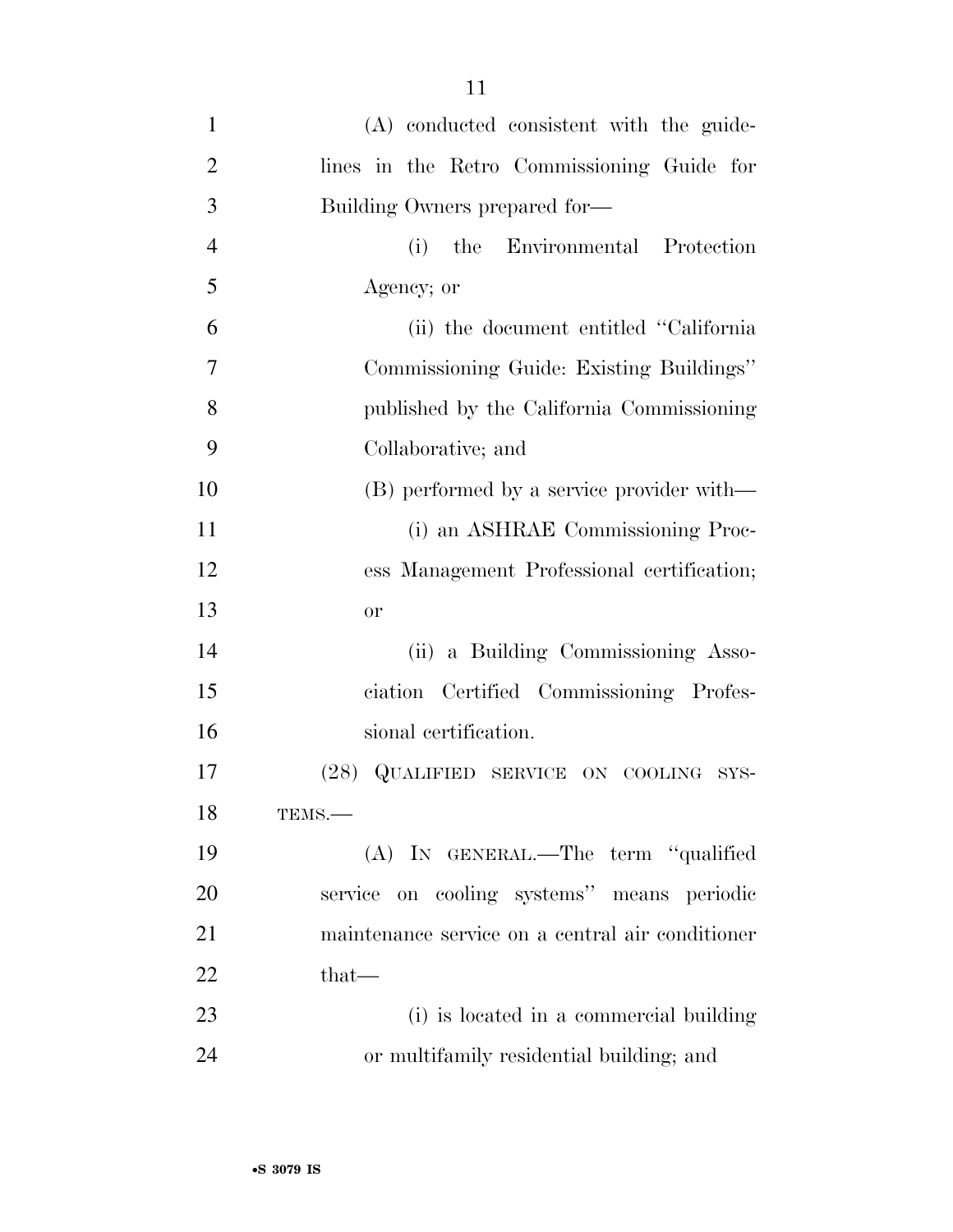| $\mathbf{1}$   | (ii) has a capacity of not less than 2  |
|----------------|-----------------------------------------|
| $\overline{2}$ | tons.                                   |
| 3              | (B) INCLUSIONS.—The term "qualified     |
| $\overline{4}$ | service on cooling systems" includes—   |
| 5              | (i) a cleaning of a condenser coil;     |
| 6              | (ii) a check of system pressure;        |
| 7              | (iii) an inspection and replacement of  |
| 8              | a filter;                               |
| 9              | (iv) an inspection and replacement of   |
| 10             | a belt;                                 |
| 11             | (v) an inspection and repair of an      |
| 12             | economizer;                             |
| 13             | (vi) an inspection of a contractor;     |
| 14             | (vii) an inspection of an evaporator;   |
| 15             | (viii) an evaluation of a compressor    |
| 16             | ampere draw;                            |
| 17             | (ix) an evaluation of supply motor      |
| 18             | amp draw;                               |
| 19             | (x) an evaluation of a condenser fan    |
| 20             | amp draw;                               |
| 21             | (xi) an evaluation of liquid line tem-  |
| 22             | perature;                               |
| 23             | (xii) an evaluation of suction pressure |
| 24             | and temperature;                        |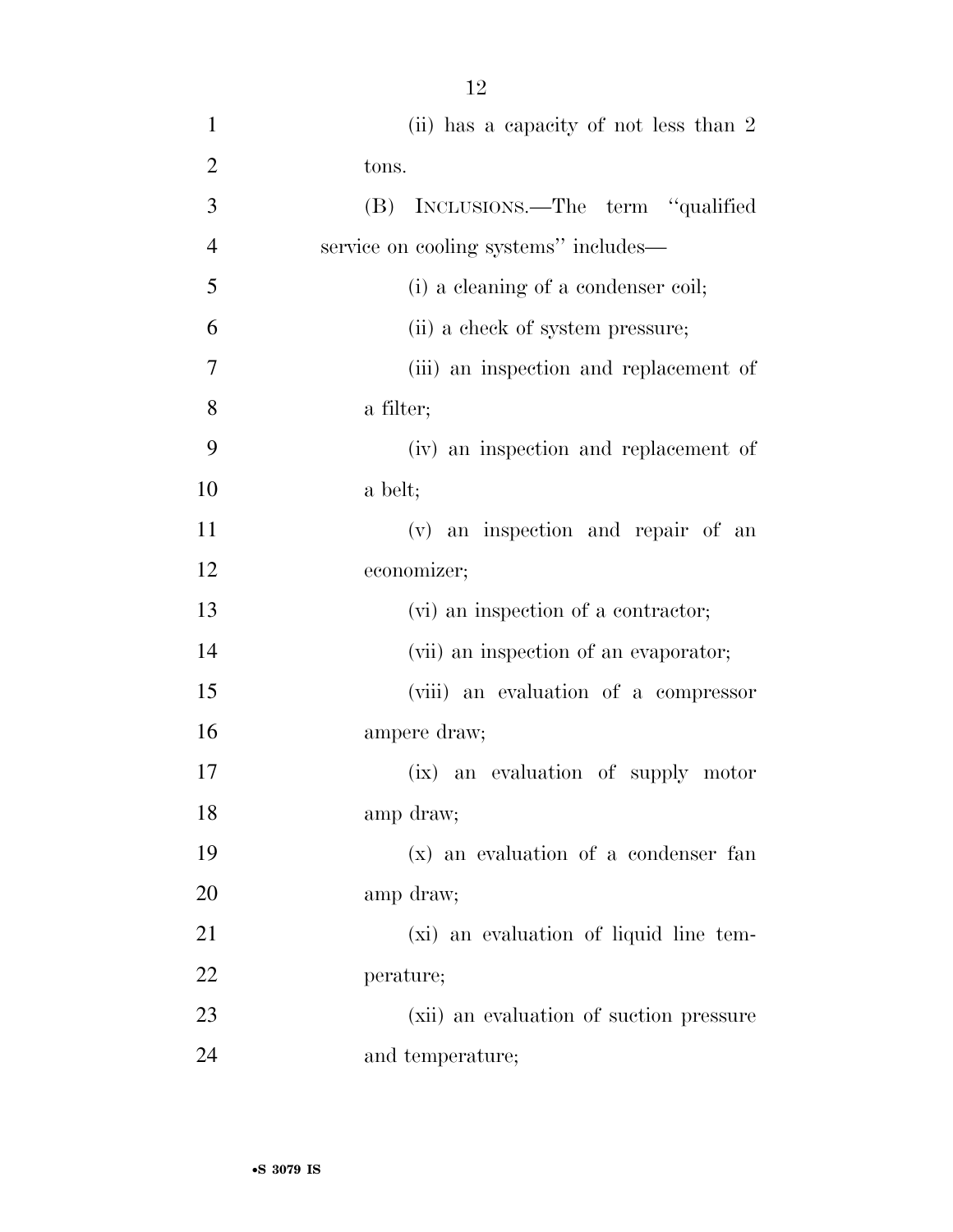(xiii) an evaluation of oil level and pressure; (xiv) an inspection of low pressure controls and high pressure controls; (xv) an evaluation of crankcase heater operation; (xvi) a cleaning of chiller condenser tubes; (xvii) a cleaning of chiller evaporator tubes; or (xviii) a check, and if necessary, cor- rection of a refrigerant charge and system airflow to conform to manufacturer speci- fications. (29) QUALIFIED SERVICE ON SPACE HEATING EQUIPMENT.— (A) IN GENERAL.—The term ''qualified service on space heating equipment'' means the periodic maintenance service on a boiler, unit heaters make-up air unit, heat pump, furnace, or industrial space heating equipment with forced or induced draft combustion that is lo-

cated in a commercial or multifamily residential

building.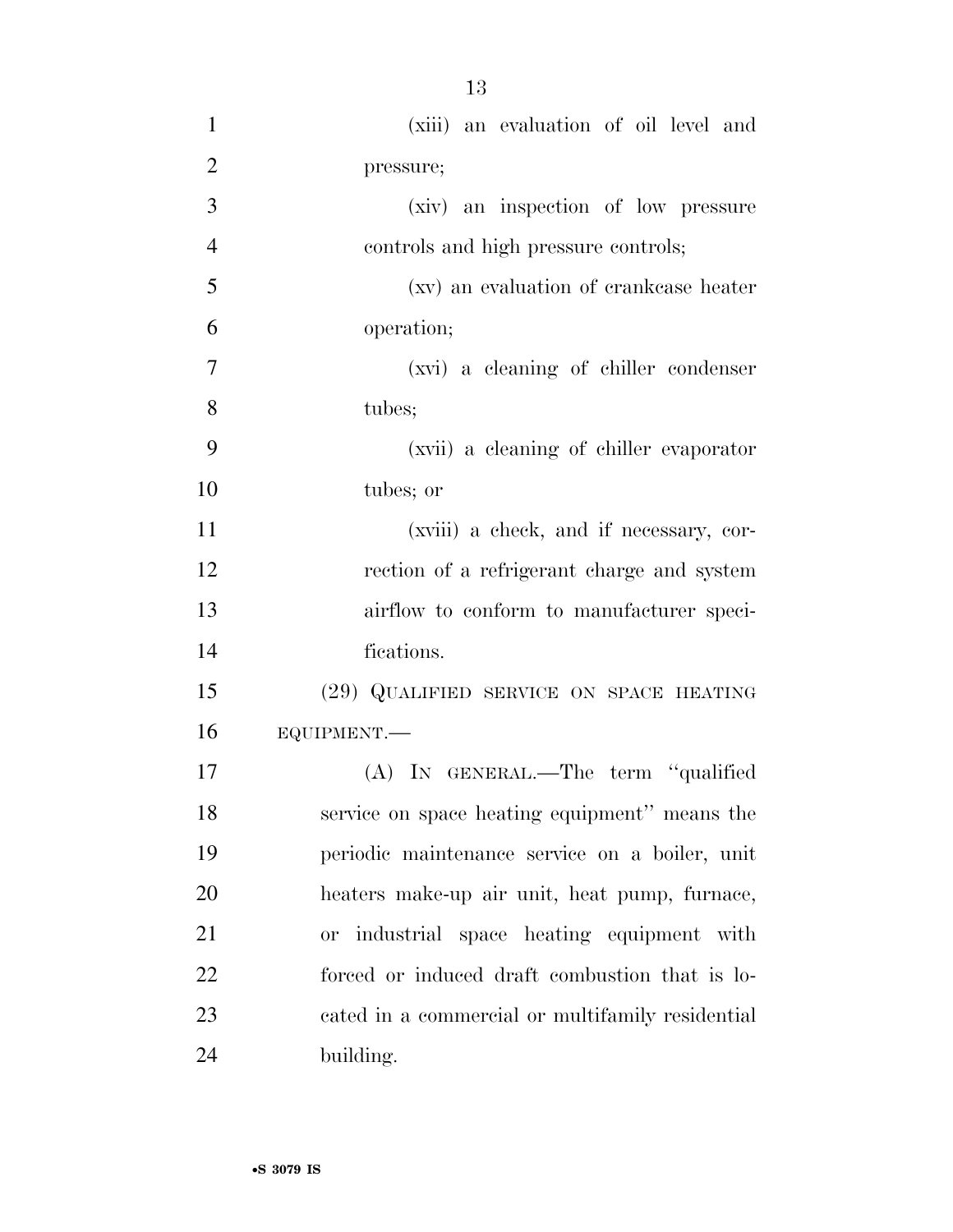| $\mathbf{1}$   | (B) INCLUSIONS.—The term "qualified                |
|----------------|----------------------------------------------------|
| $\overline{2}$ | service on space heating equipment" includes—      |
| 3              | (i) cleaning all heat exchange surfaces            |
| $\overline{4}$ | and checking and calibrating all system            |
| 5              | controls; and                                      |
| 6              | (ii) combustion efficiency tests and               |
| 7              | temperature measurements<br>stack<br>con-          |
| 8              | ducted before and after the service.               |
| 9              | (30) QUALIFIED UNITARY AIR CONDITIONER.-           |
| 10             | The term "qualified unitary air conditioner" means |
| 11             | a new 3 phase unitary air conditioner that—        |
| 12             | (A) replaces an operational air conditioner        |
| 13             | or heat pump in a commercial building or mul-      |
| 14             | tifamily residential building; and                 |
| 15             | (B) meets or exceeds Consortium for En-            |
| 16             | ergy Efficiency Tier 1 efficiency standards as in  |
| 17             | effect on January 1, 2010.                         |
| 18             | (31) QUALIFIED UNITARY HEAT PUMP.—The              |
| 19             | term "qualified unitary heat pump" means a new 3   |
| 20             | phase unitary heat pump that—                      |
| 21             | (A) replaces an operational air conditioner        |
| 22             | or heat pump in a commercial building or mul-      |
| 23             | tifamily residential building; and                 |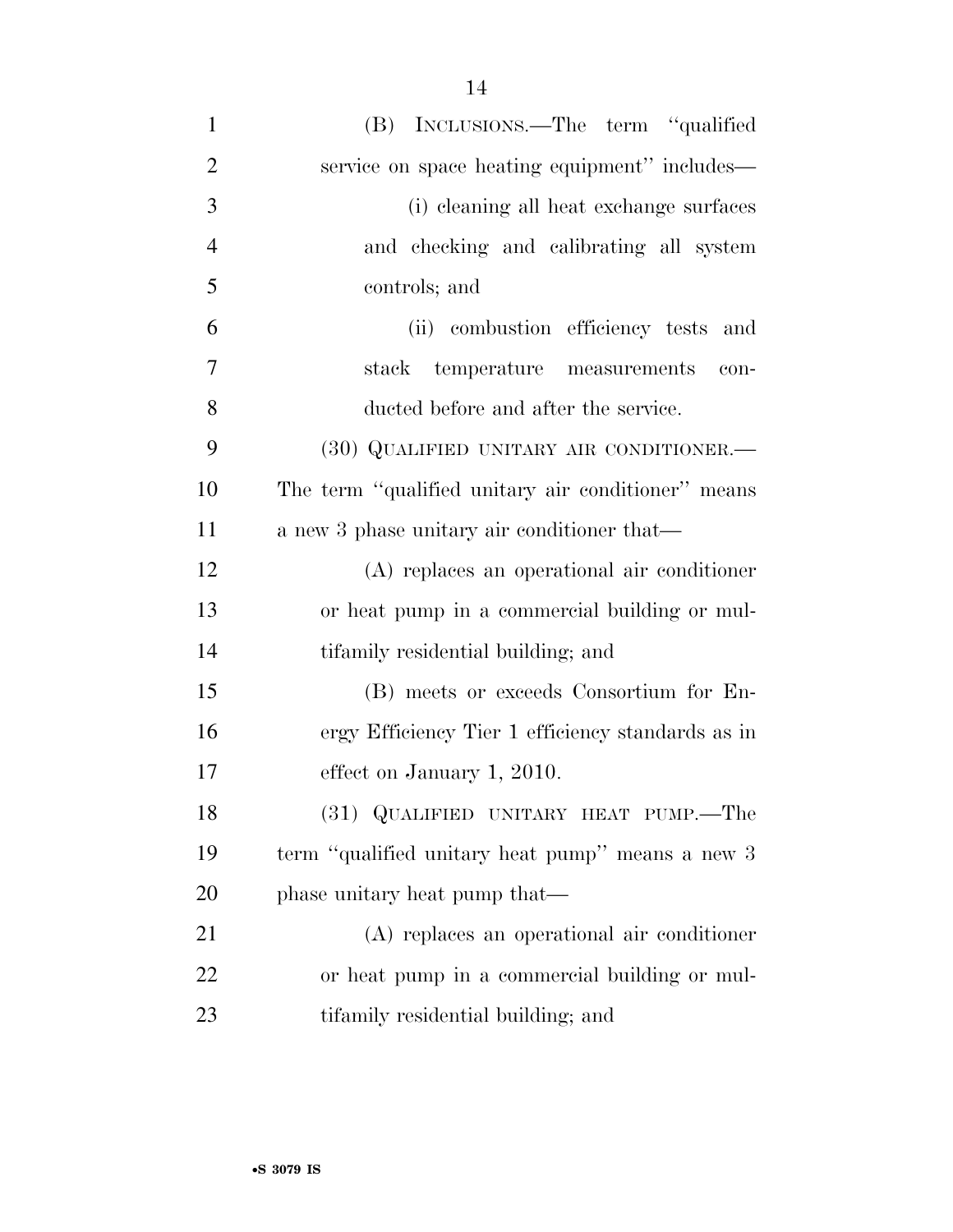| $\mathbf{1}$   | (B) meets or exceeds Consortium for En-           |
|----------------|---------------------------------------------------|
| $\overline{2}$ | ergy Efficiency Tier 1 level of efficiency as in  |
| 3              | effect on January 1, 2010.                        |
| $\overline{4}$ | (32) QUALIFIED VARIABLE SPEED DRIVE.—The          |
| 5              | term "qualified variable speed drive" means a new |
| 6              | electronic variable speed drive that—             |
| $\overline{7}$ | $(A)$ is added to an operational motor in         |
| 8              | $a$ —                                             |
| 9              | (i) chilled water pump;                           |
| 10             | (ii) cooling tower fan;                           |
| 11             | (iii) fume hood exhaust or makeup                 |
| 12             | fan;                                              |
| 13             | (iv) hot water pump;                              |
| 14             | $(v)$ exhaust fan;                                |
| 15             | (vi) chiller compressor; or                       |
| 16             | (vii) supply, return, or exhaust fan on           |
| 17             | a variable-air volume unit that is located in     |
| 18             | a commercial building or multifamily resi-        |
| 19             | dential building and operates not less than       |
| 20             | 2,000 hours annually;                             |
| 21             | (B) is controlled automatically by a build-       |
| 22             | ing automation system, process control system,    |
| 23             | or local controller driven by differential pres-  |
| 24             | sure, flow, temperature, or another variable sig- |
| 25             | nal; and                                          |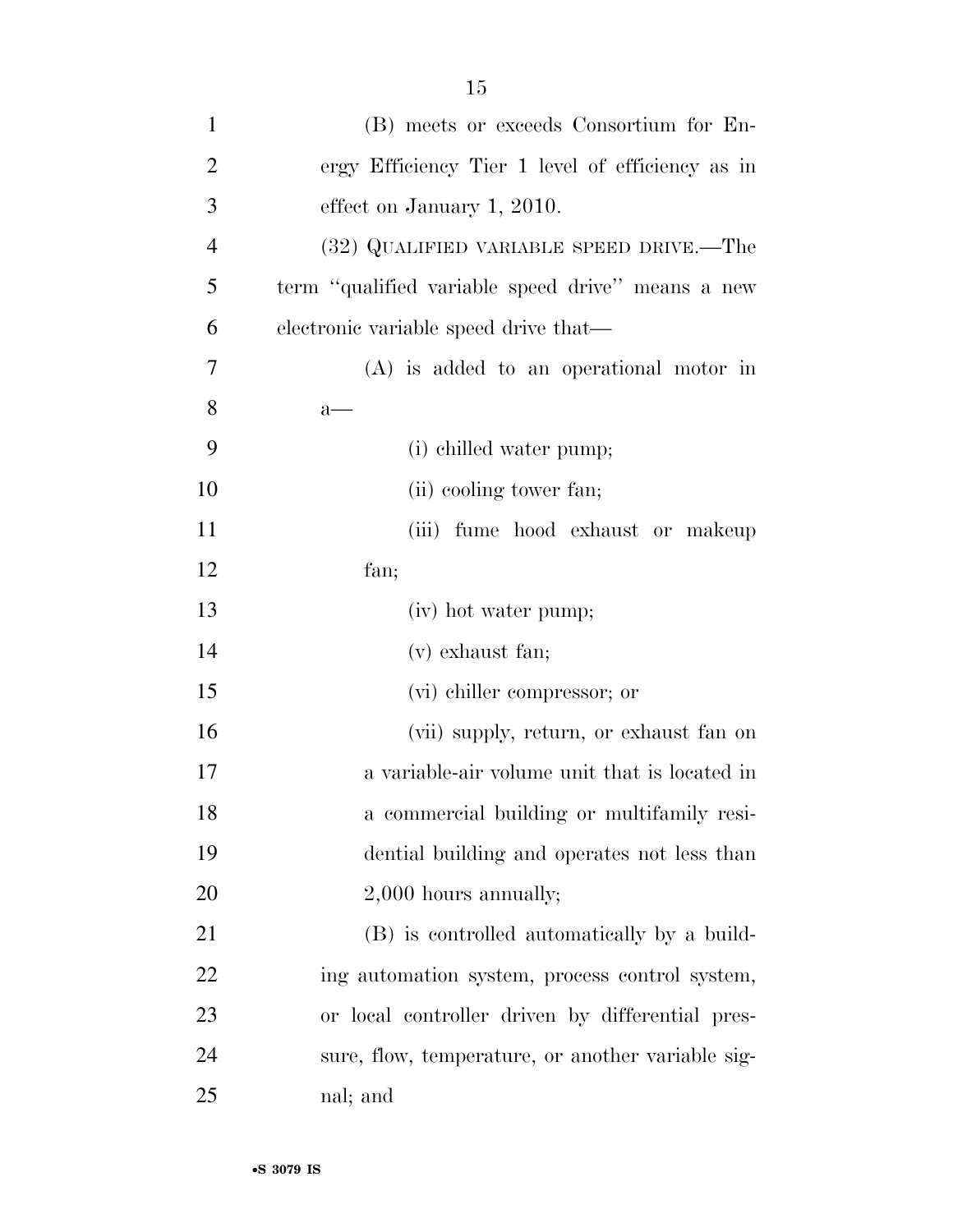| (C) incorporates a series reactor for power |
|---------------------------------------------|
| factor correction.                          |

| 3              | (33) QUALIFIED WATER HEATER.—The term                 |
|----------------|-------------------------------------------------------|
| $\overline{4}$ | "qualified water heater" means a new natural gas or   |
| 5              | electric storage water heater with a capacity of      |
| 6              | 75,000 Btu/hour or greater, or a tankless water       |
| 7              | heater with a capacity of 200,000 Btu/hour or great-  |
| 8              | er, that replaces an operational water heater in a    |
| 9              | commercial building or multifamily residential build- |
| 10             | ing and meets or exceeds—                             |
| 11             | $(A)$ in the case of a natural gas water              |
| 12             | heater, 90 percent thermal efficiency;                |
| 13             | (B) in the case of an electric water heat-            |
| 14             | $er$ —                                                |
| 15             | (i) a 2.5 Coefficient of Performance;                 |
| 16             | <b>or</b>                                             |
| 17             | (ii) a 2.0 Energy Factor; and                         |
| 18             | (C) in the case of a wood or wood pellet              |
| 19             | water heater, 75 percent thermal efficiency.          |
| 20             | (34)<br>SECRETARY.—The<br>term "Secretary"            |
| 21             | means the Secretary of Energy.                        |
| 22             | (35) SHGC.—The term "SHGC" means the                  |
| 23             | Solar Heat Gain Coefficient.                          |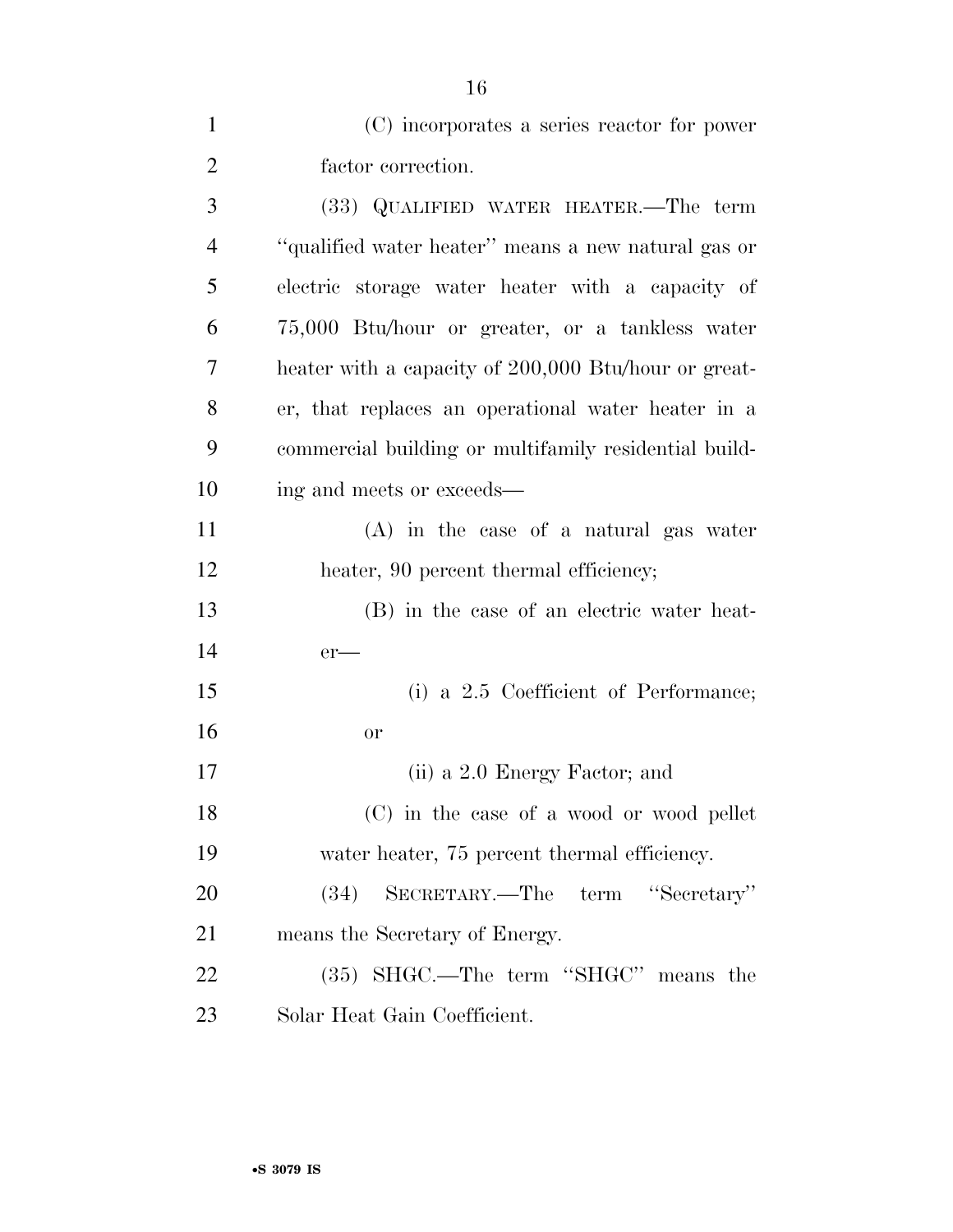|                                              |                              |                | $(36)$ TIER 1 QUALIFIED WINDOW.—The term    |                |            |            |            |            |
|----------------------------------------------|------------------------------|----------------|---------------------------------------------|----------------|------------|------------|------------|------------|
| "tier 1 qualified window" means a new window |                              |                |                                             |                |            |            |            |            |
| that—                                        |                              |                |                                             |                |            |            |            |            |
|                                              |                              |                | $(A)$ replaces an existing window in a com- |                |            |            |            |            |
|                                              |                              |                | mercial building or multifamily residential |                |            |            |            |            |
|                                              | building; and                |                |                                             |                |            |            |            |            |
|                                              | (B) meets or is better than— |                |                                             |                |            |            |            |            |
| 8                                            |                              |                | (i) the applicable U-factor and SHGC        |                |            |            |            |            |
|                                              |                              |                | requirements (both certified to NFRC        |                |            |            |            |            |
| 10                                           |                              |                | standards) in the following table:          |                |            |            |            |            |
| Climate Zones                                | $\mathbf{1}$                 | $\overline{2}$ | 3                                           | $\overline{4}$ | 5          | 6          | $\tau$     | 8          |
| U-Factor<br>SHGC                             | .57<br>.25                   | .57<br>.25     | .40<br>.25                                  | .35<br>.40     | .35<br>.40 | .35<br>.40 | .35<br>.45 | .35<br>.45 |
|                                              | ; and                        |                |                                             |                |            |            |            |            |
| 12                                           |                              |                | $(i)$ in the ease of a window with im       |                |            |            |            |            |

| 13<br>pact-rated glazing in climate zone 1, a U- |  |
|--------------------------------------------------|--|
| 14<br>factor of 1.20.                            |  |

 (37) TIER 2 QUALIFIED WINDOW.—The term ''tier 2 qualified window'' means a new window that—

 (A) replaces an existing window in a com- mercial building or multifamily residential building; and

21 (B) meets or is better than—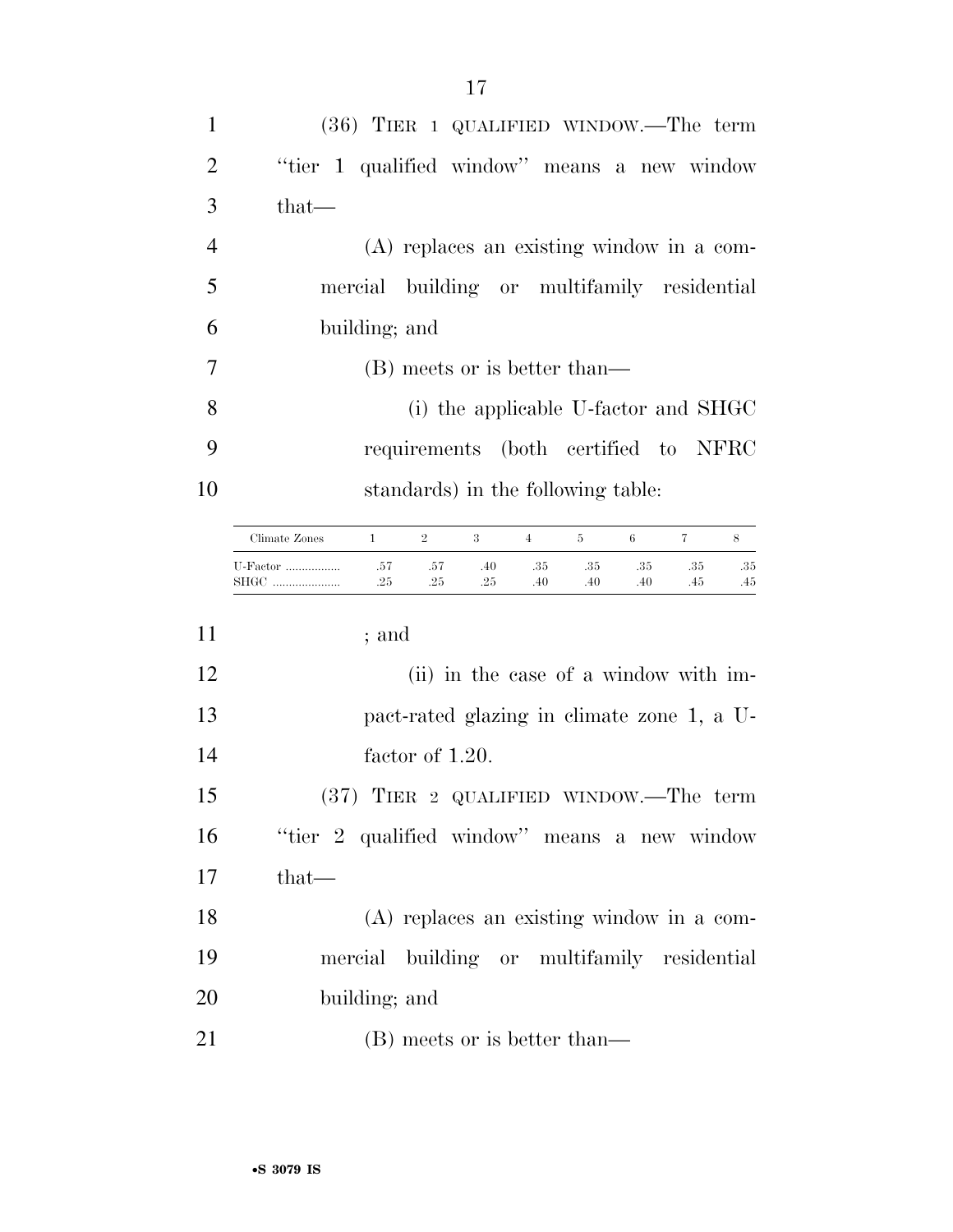(i) the applicable U-factor and SHGC requirements (both certified to NFRC standards) in the following table:

| Climate Zones        |            |            |            |            |            |            |            |            |
|----------------------|------------|------------|------------|------------|------------|------------|------------|------------|
| U-Factor<br>SHGC<br> | .32<br>.25 | .32<br>.25 | .30<br>.25 | .30<br>.26 | .30<br>.26 | .30<br>.35 | .30<br>.45 | .30<br>.45 |

; and

 (ii) in the case of a window with im- pact-rated glazing in climate zone 1, a U-factor of 1.20.

## **SEC. 3. BUILDING STAR PROGRAM.**

 (a) ESTABLISHMENT.—There is established in the Department of Energy a program to be known as the ''Building Star Energy Efficiency Rebate Program of 2010'' under which the Secretary, in accordance with this section, shall issue rebates to building owners to offset a portion of the cost of purchasing and installing qualifying equipment or materials or undertaking qualifying services to enhance the energy efficiency of existing commercial buildings and multifamily residential buildings.

 (b) REBATES FOR BUILDING ENVELOPE ENERGY EFFICIENCY MEASURES.—Rebates for the purchase and installation of qualifying insulation, windows, and quali- fied high-efficiency window films and screens in commer- cial or multifamily residential buildings shall be available in the following amounts: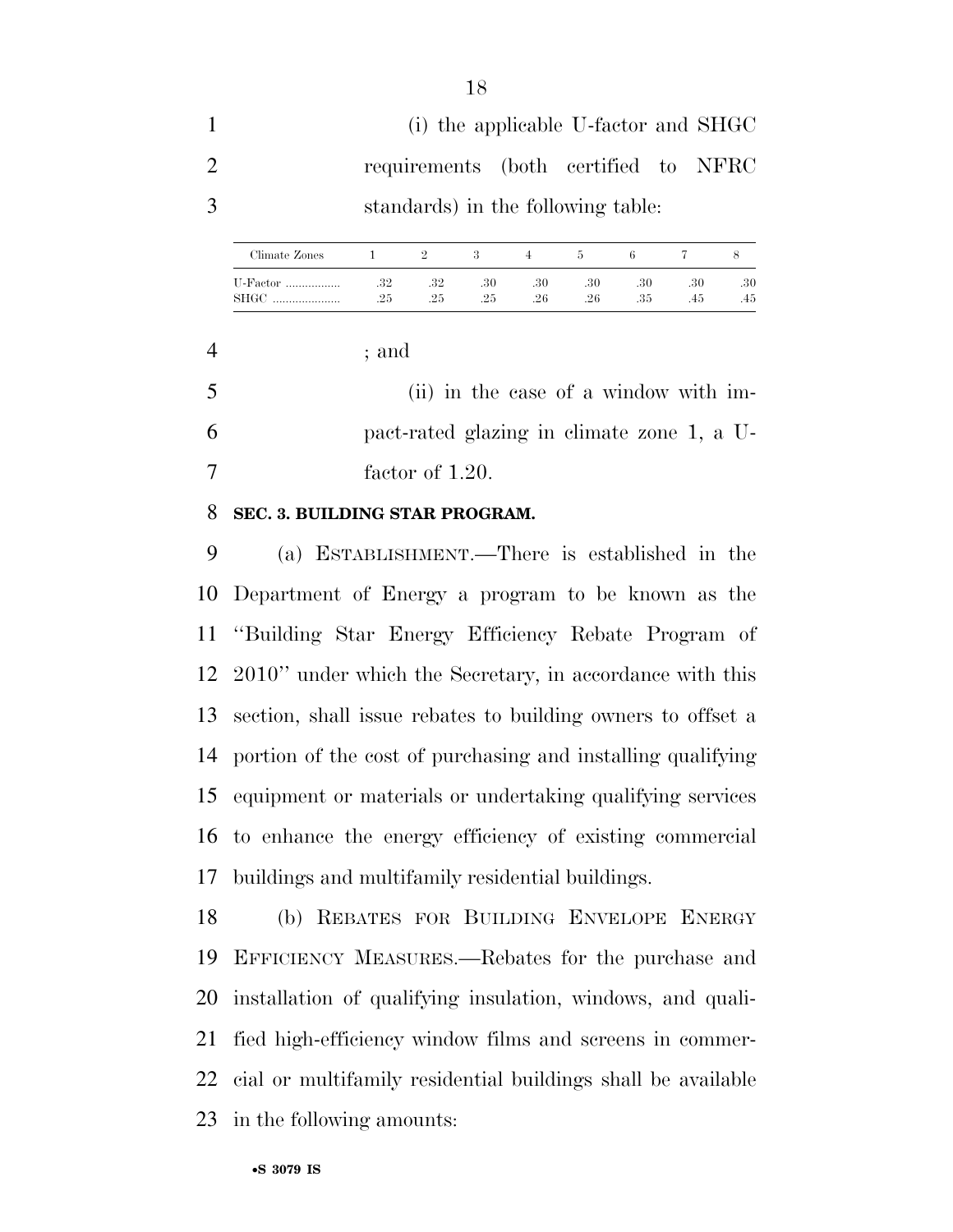(1) BUILDING ENVELOPE INSULATION.—For qualified building envelope insulation, a rebate of \$0.60 per square foot of insulated area. (2) LOW SLOPE ROOFING INSULATION.—For qualified low slope roofing insulation, a rebate of \$0.80 per square foot of insulated roof area over conditioned space.

 (3) MECHANICAL INSULATION.—For qualified mechanical insulation, rebates shall be the amounts specified in the following table:

| Piping and Equipment Applications                                       | Rebate |
|-------------------------------------------------------------------------|--------|
|                                                                         |        |
|                                                                         |        |
| Above $12''$ Iron Pipe Size and equip- $$5.00$ per square foot<br>ment. |        |
|                                                                         |        |

| 11 |  | $(4)$ WINDOWS.— |
|----|--|-----------------|
|----|--|-----------------|

| 12 | $(A)$ TIER 1 QUALIFIED WINDOWS.—For             |
|----|-------------------------------------------------|
| 13 | Tier 1 qualified windows, a rebate of \$150 per |
| 14 | window.                                         |

 (B) TIER 2 QUALIFIED WINDOWS.—For Tier 2 qualified windows, a rebate of \$300 per window.

18 (5) HIGH-EFFICIENCY WINDOW FILMS AND SCREENS.—For qualified high-efficiency window films and screens, a rebate of \$1.00 per square foot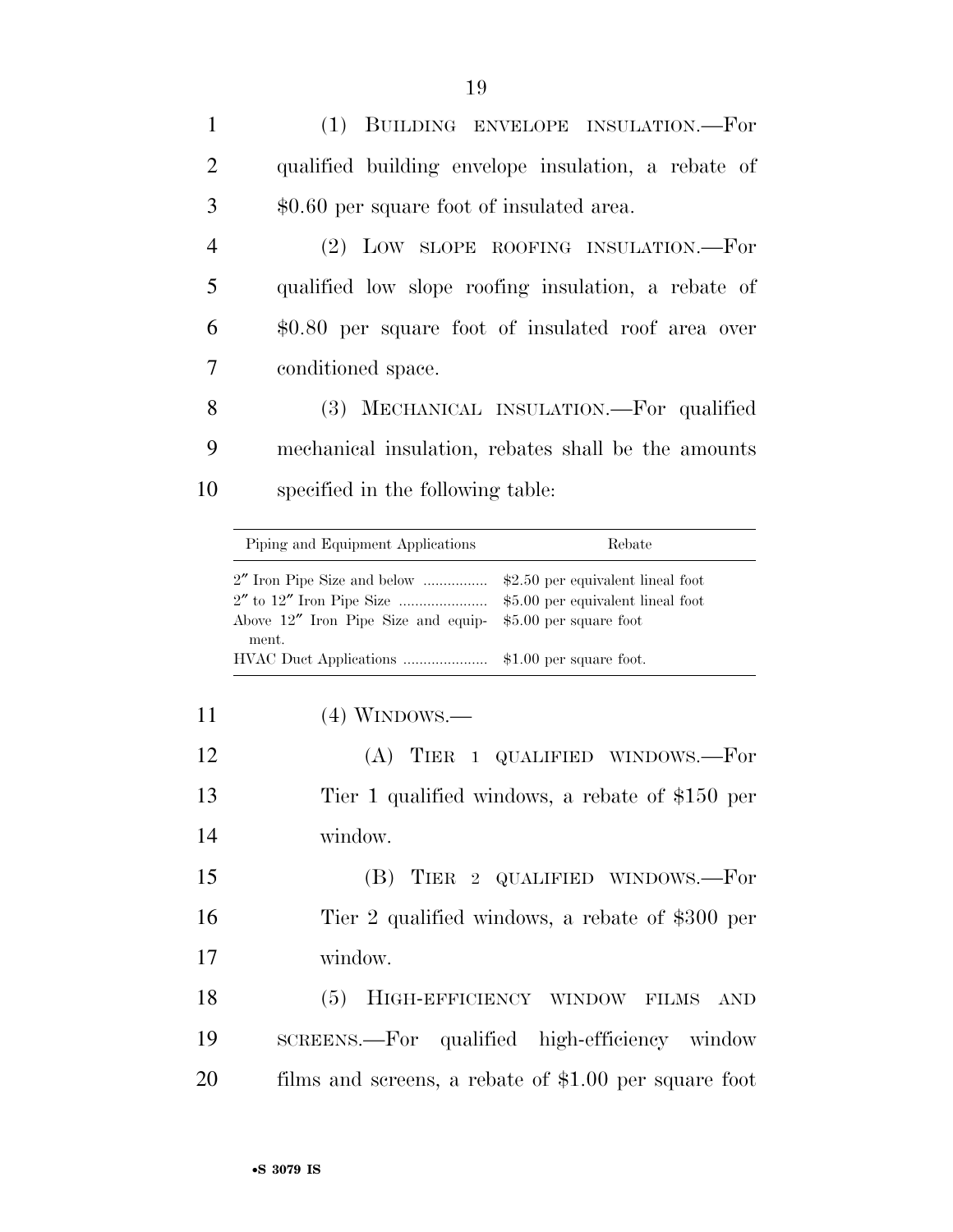1 of treated glass enclosing a mechanically conditioned 2 space.

 (c) REBATES FOR ELIGIBLE EQUIPMENT INSTALLA- TION.—Rebates for the purchase and installation of quali- fying new energy efficient equipment in commercial build- ings or multifamily residential buildings shall be available in the following amounts:

8 (1) BOILERS.—For qualified boilers, rebates 9 shall be the amounts specified in the following table:

| Boiler Fuel | Rebate  |
|-------------|---------|
|             | ity     |
|             | pacity. |

 (2) FURNACES.—For qualified furnaces, re- bates of \$5 per thousand Btu per hour of capacity. (3) WATER HEATERS.—For qualified water heaters, rebates shall be the amounts specified in the following table:

| <b>Energy Source</b> | Rebate                                                   |
|----------------------|----------------------------------------------------------|
|                      | \$8 per thousand Btu per hour capacity                   |
|                      | $$20$ per thousand Btu per hour of<br>heat pump capacity |
|                      | pacity.                                                  |

15 (4) UNITARY AIR CONDITIONERS AND HEAT 16 PUMPS.—For qualified unitary air conditioners and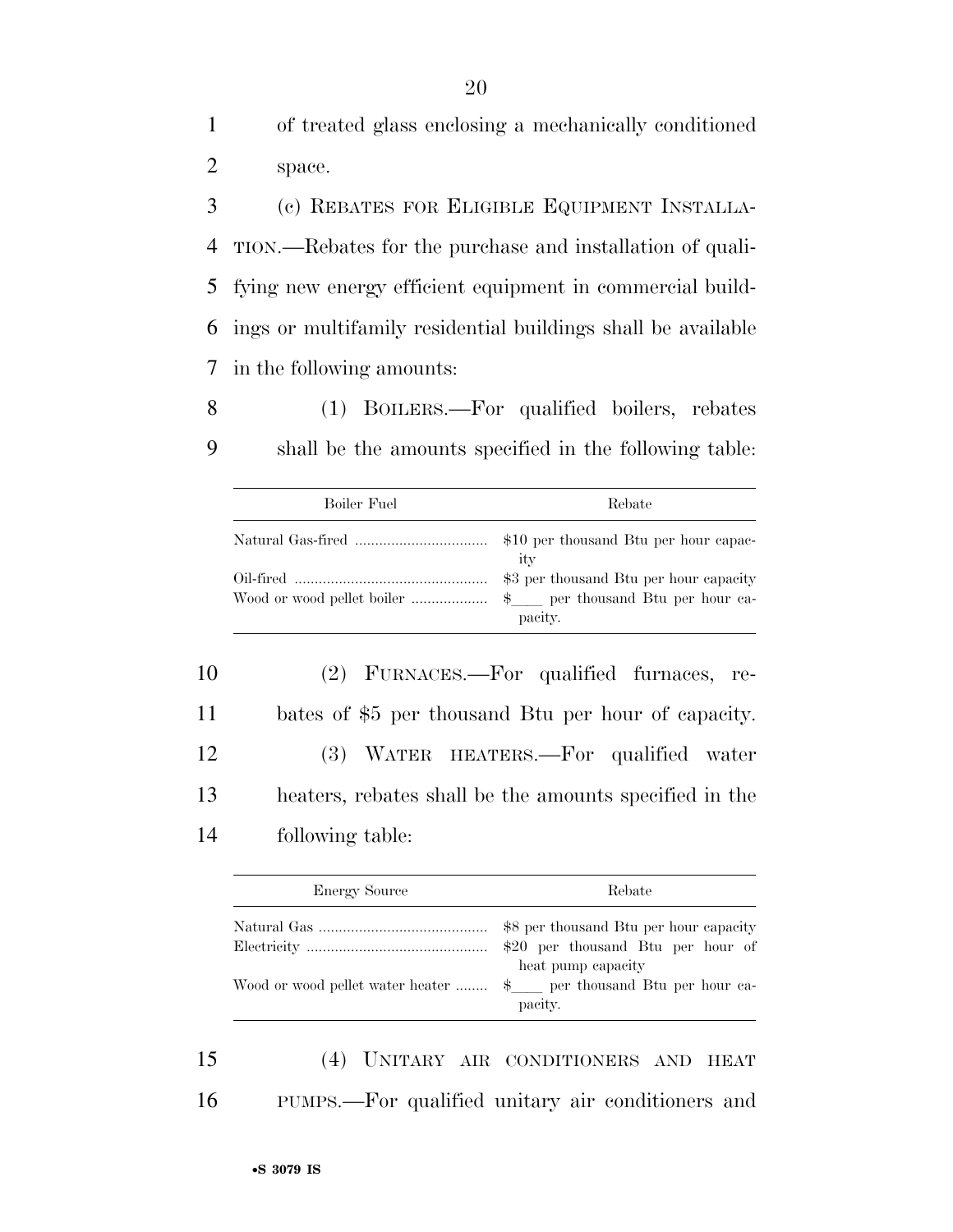1 qualified unitary heat pumps, rebates shall be the

2 amounts specified in the following table:

|    | Efficiency Level                                                                                     | Rebate                                                            |
|----|------------------------------------------------------------------------------------------------------|-------------------------------------------------------------------|
|    | Consortium on Energy Efficiency Tier<br>1 efficiency standards (as in effect<br>on January 1, 2010). | \$100 per ton cooling capacity                                    |
|    | Consortium of Energy Efficiency Tier<br>2 efficiency standards (as in effect<br>on January 1, 2010). | \$200 per ton cooling capacity.                                   |
| 3  |                                                                                                      | (5) VARIABLE SPEED DRIVES FOR MOTORS.—                            |
| 4  |                                                                                                      | For qualified variable speed drives, rebates shall be             |
| 5  | the amounts specified in the following table:                                                        |                                                                   |
|    | Power Controlled (horsepower)                                                                        | Rebate Level                                                      |
|    |                                                                                                      | \$120/hp<br>\$80/hp<br>\$40/hp.                                   |
| 6  | $(6)$ INTERIOR LIGHTING.—                                                                            |                                                                   |
| 7  |                                                                                                      | (A) IN GENERAL.—For qualified interior                            |
| 8  |                                                                                                      | lighting, subject to subparagraphs $(B)$ and $(C)$ ,              |
| 9  |                                                                                                      | rebates based on reduced lighting power shall                     |
| 10 |                                                                                                      | be the amounts specified in the following table:                  |
|    | $25\%$ or greater reduction in installed lighting power<br>(as adjusted)                             | $$0.25$ per square foot<br>of illuminated floor<br>area affected  |
|    | $40\%$ or greater reduction in installed lighting<br>power (as adjusted)                             | $$0.50$ per square foot<br>of illuminated floor<br>area affected. |
| 11 | (B)                                                                                                  | CALCULATION.—Reductions<br>$in$ -<br>1n                           |
| 12 |                                                                                                      | stalled lighting power resulting from installation                |
| 13 |                                                                                                      | of qualified interior lighting shall be calculated                |
| 14 |                                                                                                      | by determining the difference between—                            |
|    |                                                                                                      |                                                                   |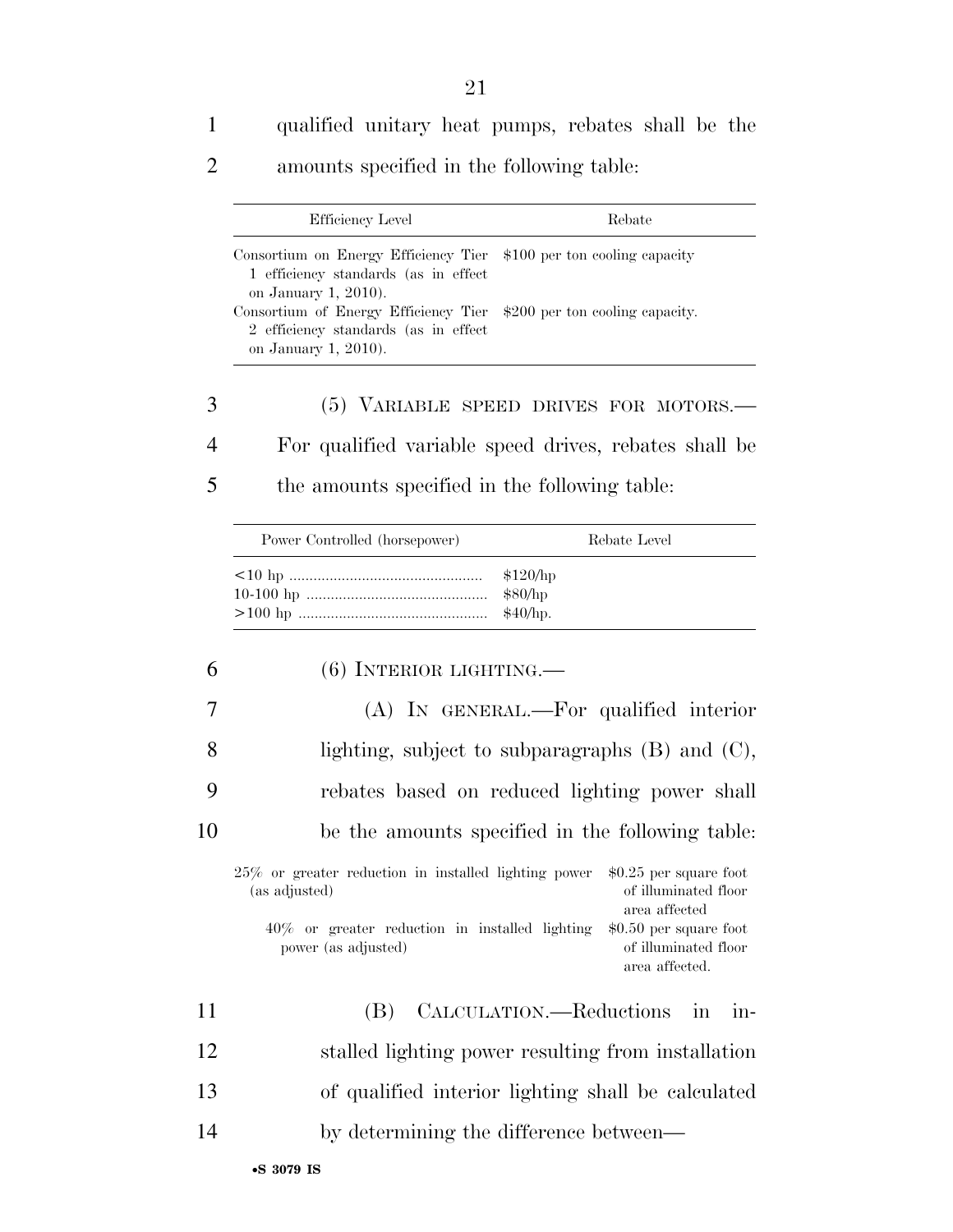| $\mathbf{1}$   | (i) the product obtained by multi-              |
|----------------|-------------------------------------------------|
| $\overline{2}$ | plying—                                         |
| 3              | the quantity of installed<br>(I)                |
| $\overline{4}$ | power (kW) for existing interior light-         |
| 5              | ing; and                                        |
| 6              | (II) the applicable control factor;             |
| 7              | and                                             |
| 8              | (ii) the product obtained by multi-             |
| 9              | plying-                                         |
| 10             | (I) the quantity of installed                   |
| 11             | power (kW) of the replacement inte-             |
| 12             | rior lighting system; and                       |
| 13             | (II) the applicable control factor.             |
| 14             | (C) CONTROL FACTORS.—For purposes of            |
| 15             | subparagraph (B), control factors for installed |
| 16             | lighting controls shall be—                     |
| 17             | (i) for manual dimming controls, $0.9$ ;        |
| 18             | (ii) for occupancy sensors, $0.9$ ;             |
| 19             | (iii) for programmable multilevel dim-          |
| 20             | ming controls, $0.9$ ;                          |
| 21             | (iv) for programmable multilevel dim-           |
| 22             | ming controls with programmable time            |
| 23             | scheduling, 0.85; and                           |
| 24             | (v) for daylight dimming controls,              |
| 25             | 0.75.                                           |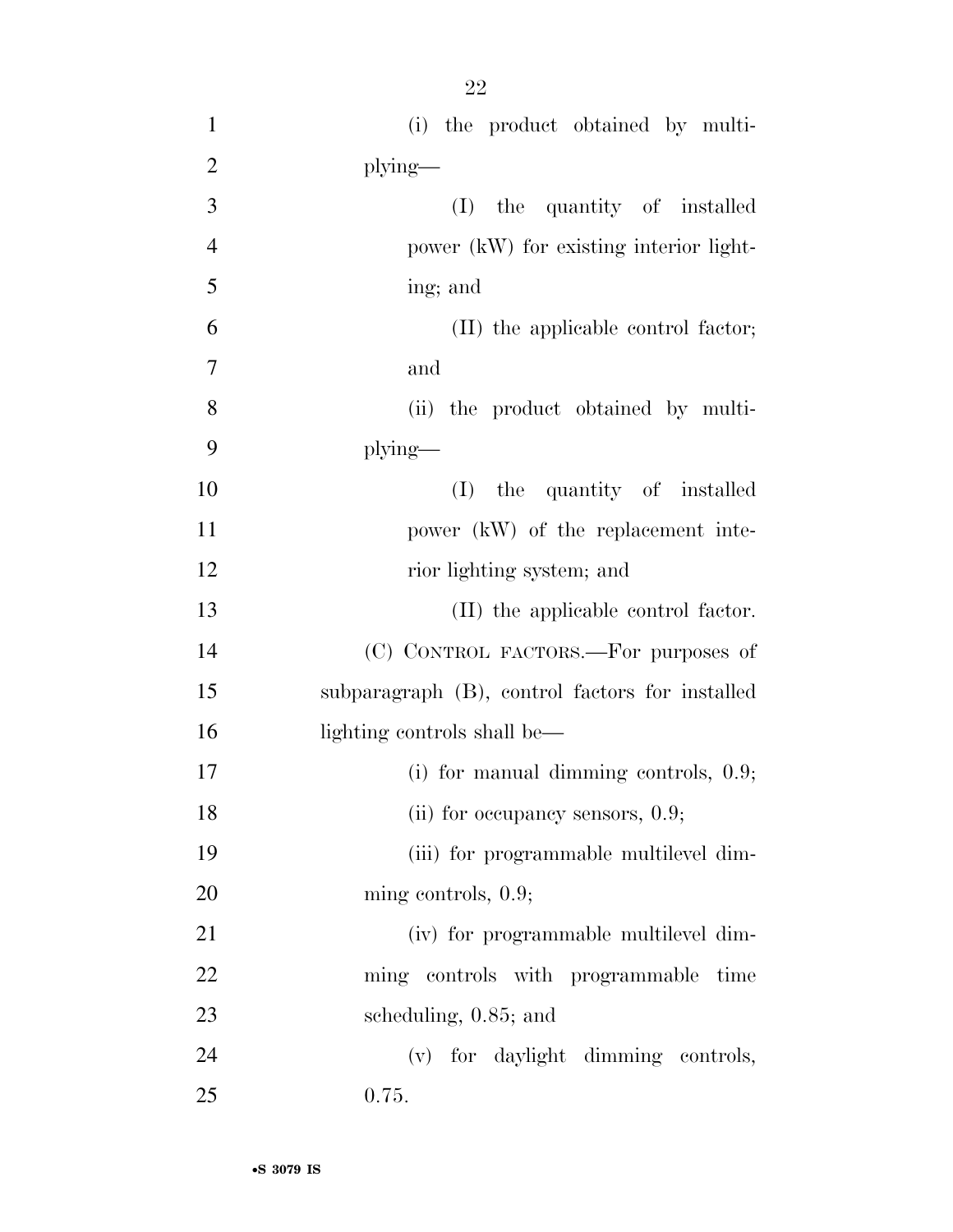| 1              | (7) EXTERIOR LIGHTING.—                                                                                                                    |
|----------------|--------------------------------------------------------------------------------------------------------------------------------------------|
| $\overline{2}$ | (A) IN GENERAL.—For qualified exterior                                                                                                     |
| 3              | lighting, subject to subparagraphs $(B)$ and $(C)$ ,                                                                                       |
| 4              | rebates based on reduced energy usage shall be                                                                                             |
| 5              | the amounts specified in the following table:                                                                                              |
|                | 20 % or greater reduction in calculated annual energy<br>$$0.40$ per kWh reduc-<br>tion in calculated<br>usage<br>annual energy usage      |
|                | \$1.00 per kWh reduc-<br>$40\%$ or greater reduction in calculated annual energy<br>tion in calculated<br>usage<br>annual energy<br>usage. |
| 6              | (B) CALCULATION.—Reductions in annual                                                                                                      |
| 7              | energy usage resulting from installation of                                                                                                |
| 8              | qualified exterior lighting shall be calculated by                                                                                         |
| 9              | determining the difference between—                                                                                                        |
| 10             | (i)<br>the product obtained by multi-                                                                                                      |
| 11             | $plying$ —                                                                                                                                 |
| 12             | the quantity of installed<br>(I)                                                                                                           |
| 13             | power (kW) for existing exterior light-                                                                                                    |
| 14             | ing;                                                                                                                                       |
| 15             | $(II)$ 4,000 operating hours per                                                                                                           |
| 16             | year; and                                                                                                                                  |
| 17             | (III) the applicable control fac-                                                                                                          |
| 18             | tor; and                                                                                                                                   |
| 19             | (ii) the product obtained by multi-                                                                                                        |
| 20             | plying—                                                                                                                                    |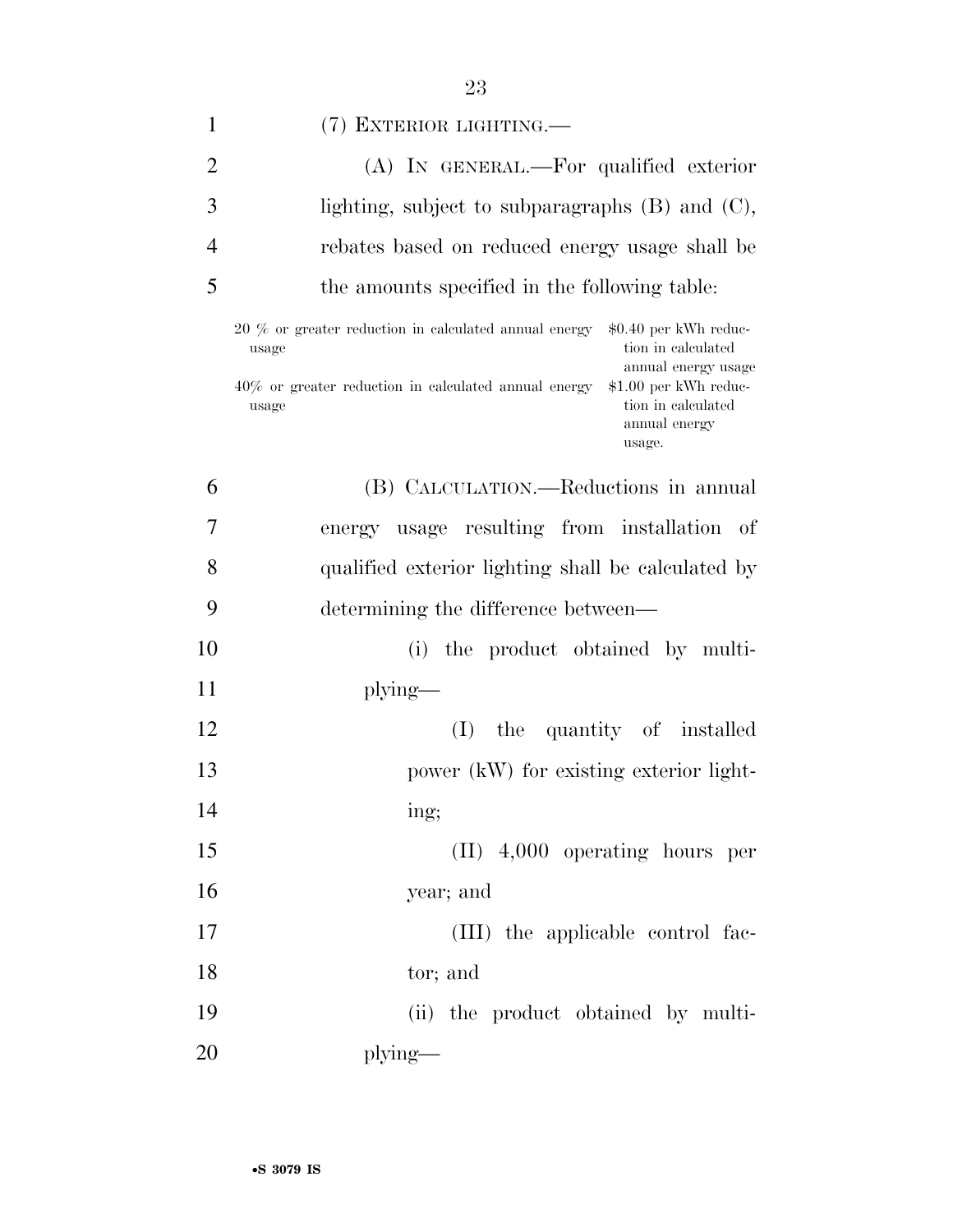| $\mathbf{1}$   | (I) the quantity of installed                   |
|----------------|-------------------------------------------------|
| $\overline{2}$ | power (kW) of the replacement exte-             |
| 3              | rior lighting system;                           |
| $\overline{4}$ | $(II)$ 4,000 operating hours per                |
| 5              | year; and                                       |
| 6              | (III) the applicable control fac-               |
| $\tau$         | tor.                                            |
| 8              | (C) CONTROL FACTORS.—For purposes of            |
| 9              | subparagraph (B), control factors for installed |
| 10             | lighting controls shall be—                     |
| 11             | (i) for 7-day time controls (with a             |
| 12             | provision for holiday schedule) if lighting is  |
| 13             | switched off a minimum of 4 hours per           |
| 14             | night, $0.75$ ;                                 |
| 15             | (ii) for motion sensors if lighting             |
| 16             | power is reduced by at least 40 percent         |
| 17             | after no activity has been detected for at      |
| 18             | least $20$ minutes, $0.75$ ; and                |
| 19             | (iii) for remote monitoring and multi-          |
| 20             | level lighting controls, 0.60.                  |
| 21             | (8) QUALIFIED REPLACEMENT CHILLERS.—            |
| 22             | (A) IN GENERAL.—For qualified replace-          |
| 23             | ment chillers, rebates shall be the sum of—     |
| 24             | the product obtained by multi-<br>(i)           |
| 25             | plying-                                         |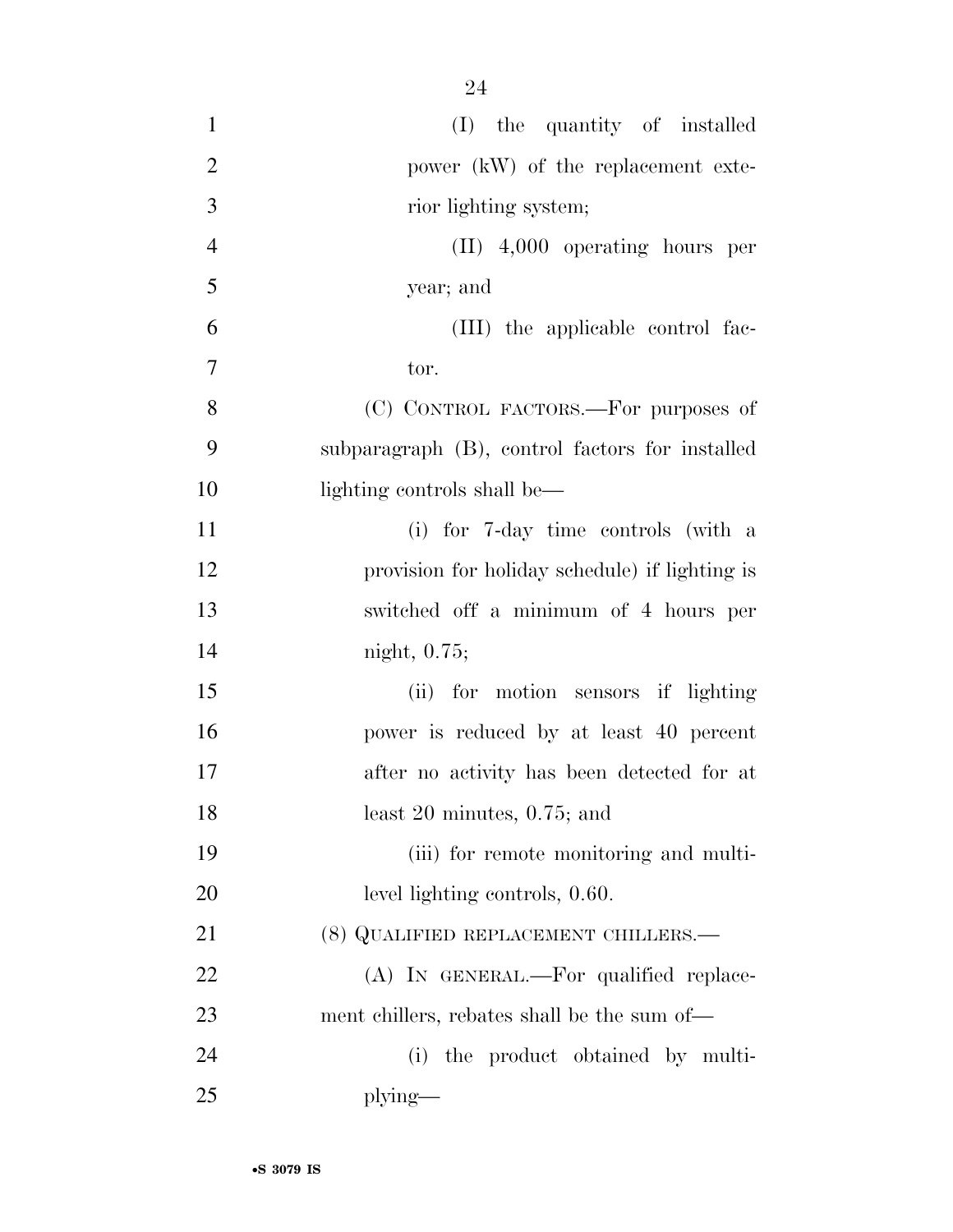| $\mathbf{1}$   | $(I)$ \$150; and                                           |
|----------------|------------------------------------------------------------|
| $\overline{2}$ | (II) the tonnage rating of the re-                         |
| 3              | placed chiller; and                                        |
| $\overline{4}$ | (ii) if all chilled water distribution                     |
| 5              | pumps connected to the qualified replace-                  |
| 6              | ment chiller include variable frequency                    |
| $\overline{7}$ | drives, the product obtained by multi-                     |
| 8              | plying—                                                    |
| 9              | $(I)$ \$100; and                                           |
| 10             | (II) any chiller tonnage                                   |
| 11             | downsizing.                                                |
| 12             | (B) AUDITS.—As a condition of receiving a                  |
| 13             | rebate for a qualified replacement chiller, an             |
| 14             | audit with requirements determined by the Sec-             |
| 15             | retary (not later than 45 days after the date of           |
| 16             | enactment of this Act) shall be performed on a             |
| 17             | building prior to installation of the qualified re-        |
| 18             | placement chiller that identifies cost-effective           |
| 19             | energy-saving measures, particularly measures              |
| 20             | could<br>that<br>contribute to chiller<br>tonnage          |
| 21             | downsizing.                                                |
| 22             | (d) REBATES FOR ELIGIBLE ENERGY EFFICIENCY                 |
| 23             | SERVICES.—Rebates for qualifying services to enhance the   |
| 24             | energy efficiency of commercial or multifamily residential |
| 25             | buildings shall be available in the following amounts:     |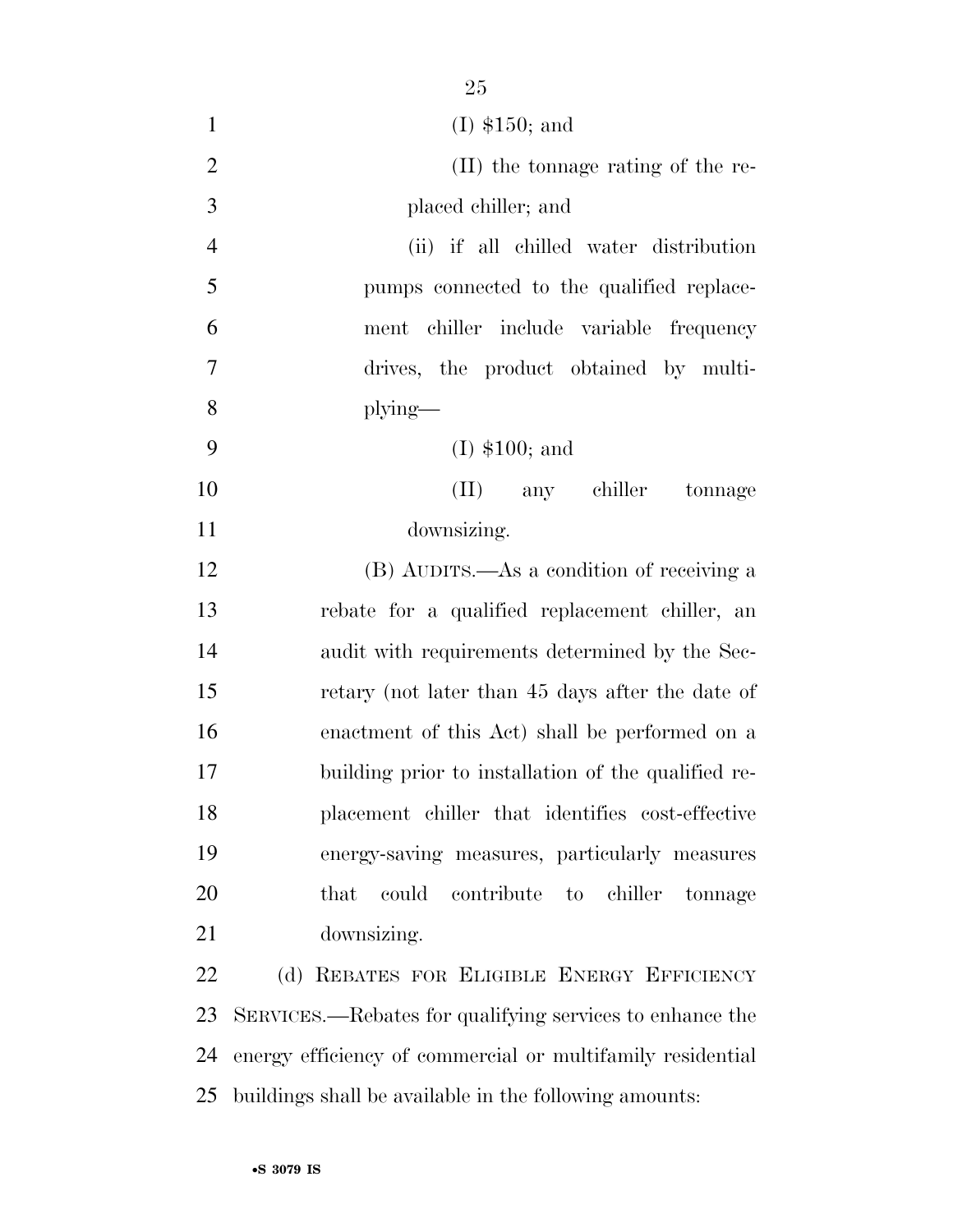| $\mathbf{1}$   | (1) ENERGY AUDIT AND RETRO COMMISSIONING              |
|----------------|-------------------------------------------------------|
| $\overline{2}$ | STUDY.                                                |
| 3              | (A) IN GENERAL.—For qualified energy                  |
| $\overline{4}$ | audits or qualified retro commissioning studies,      |
| 5              | subject to subparagraph (B), a rebate equal to        |
| 6              | the lesser of-                                        |
| 7              | (i) $$0.05$ per square foot of audited or             |
| 8              | commissioned building space; or                       |
| 9              | (ii) 50 percent of the cost of the audit              |
| 10             | or study.                                             |
| 11             | (B) AVOIDANCE OF DUPLICATION.—Re-                     |
| 12             | bates shall not be made for energy audits and         |
| 13             | retro commissioning studies under subpara-            |
| 14             | $graph(A)$ for the same building.                     |
| 15             | (2) ENERGY-EFFICIENT BUILDING OPERATIONS              |
| 16             | MAINTENANCE TRAINING. For qualified en-<br><b>AND</b> |
| 17             | ergy-efficient building operation and maintenance     |
| 18             | training, a rebate of $$2,000$ per individual trained |
| 19             | and certified.                                        |
| 20             | (3) SERVICE ON SPACE HEATING EQUIP-                   |
| 21             | MENT.—For qualified service on space heating          |
| 22             | equipment, a rebate of \$100 per unit serviced.       |
| 23             | (4) SERVICE ON COOLING SYSTEMS.-For                   |
| 24             | qualified service on cooling systems, a rebate equal  |
| 25             | to the lesser of—                                     |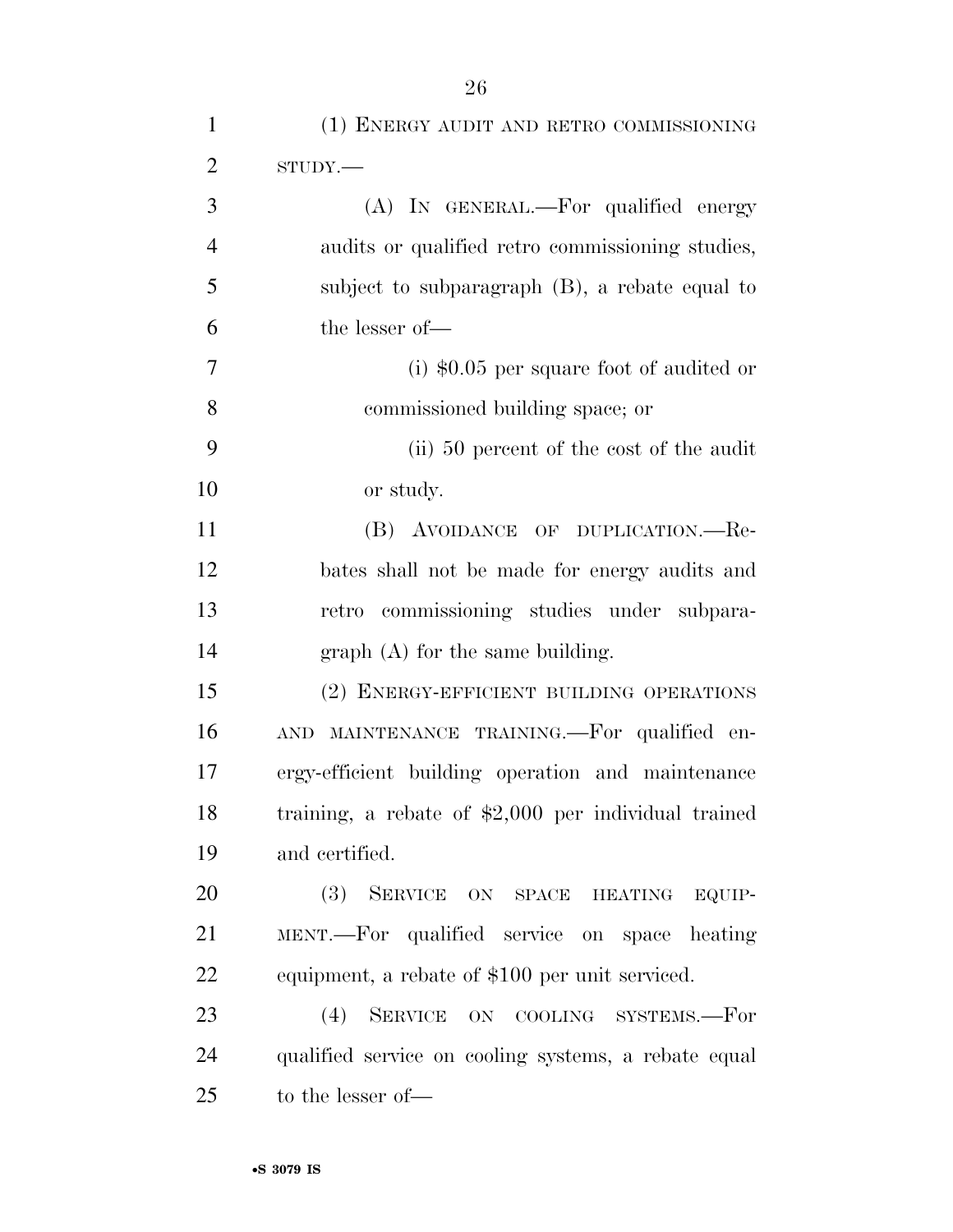| $\mathbf{1}$   | $(A)$ \$2 per ton of nameplate capacity of        |
|----------------|---------------------------------------------------|
| $\overline{2}$ | the serviced cooling system; and                  |
| 3              | (B) 50 percent of the total service cost.         |
| $\overline{4}$ | (5) ENERGY MONITORING AND MANAGEMENT              |
| 5              | SYSTEMS.-                                         |
| 6              | (A) INSTALLATION.—For qualified energy            |
| 7              | monitoring and management systems installed       |
| 8              | in a commercial building or multifamily residen-  |
| 9              | tial building that have analog controls (pneu-    |
| 10             | matic or electronic), or if no control system ex- |
| 11             | ists, a rebate equal to the lesser of—            |
| 12             | (i) $$0.45$ per square foot of building           |
| 13             | space covered by the qualified energy mon-        |
| 14             | itoring and management system; or                 |
| 15             | (ii) 50 percent of the total installation         |
| 16             | and commissioning costs.                          |
| 17             | (B) UPGRADING.—For upgrading an exist-            |
| 18             | ing energy monitoring and management system       |
| 19             | in a commercial building or multifamily residen-  |
| 20             | tial building to add submetering to all major in- |
| 21             | dividual loads, such as heating, ventilation, air |
| 22             | conditioning, and lighting, a rebate equal to the |
| 23             | lesser of-                                        |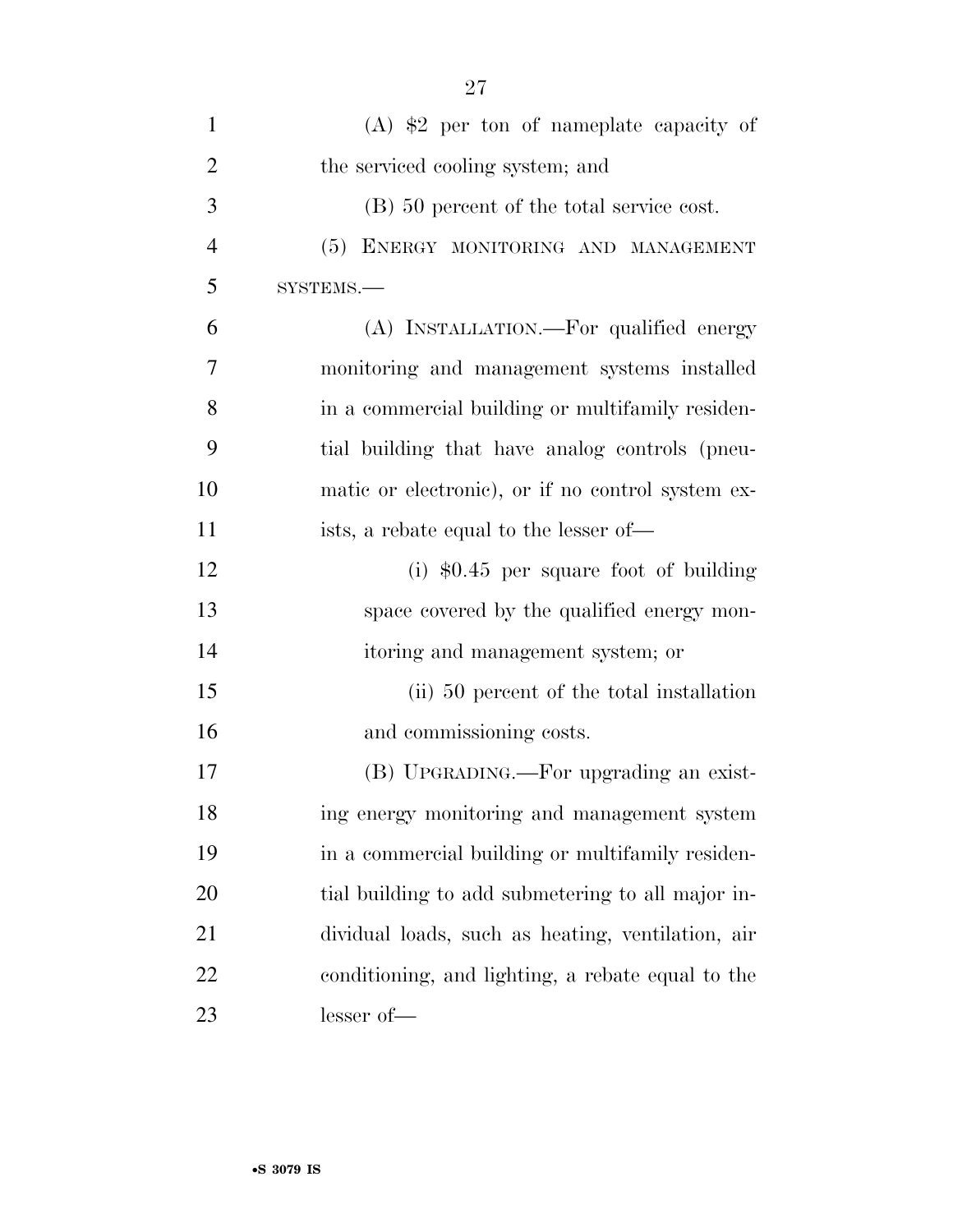(i) \$0.15 per square foot of building space covered by the energy management system, or (ii) 50 percent of the total installation  $5 \qquad \qquad \text{cost.}$  (6) HVAC TESTING, BALANCING, AND DUCT SEALING.—For qualified HVAC testing, balancing, and duct sealing, a rebate of \$0.75 per square foot of duct surface tested, balanced, and if necessary, sealed. (e) ADMINISTRATION.— (1) ELIGIBILITY PERIOD.—A rebate issued under the program shall be provided only in connec- tion with qualifying equipment installations or serv- ices provided during the period beginning on the date of enactment of this Act and ending on Decem- ber 31, 2011. 18 (2) COMBINATION WITH OTHER INCENTIVES.— The availability or use of a Federal, State, local, utility, or other incentive for any qualifying equip- ment installation or service shall not affect eligibility for rebates under the program. (3) ADDITIONAL FEES.—A dealer, equipment installer, or service provider may not charge a per-son purchasing goods or services any additional fees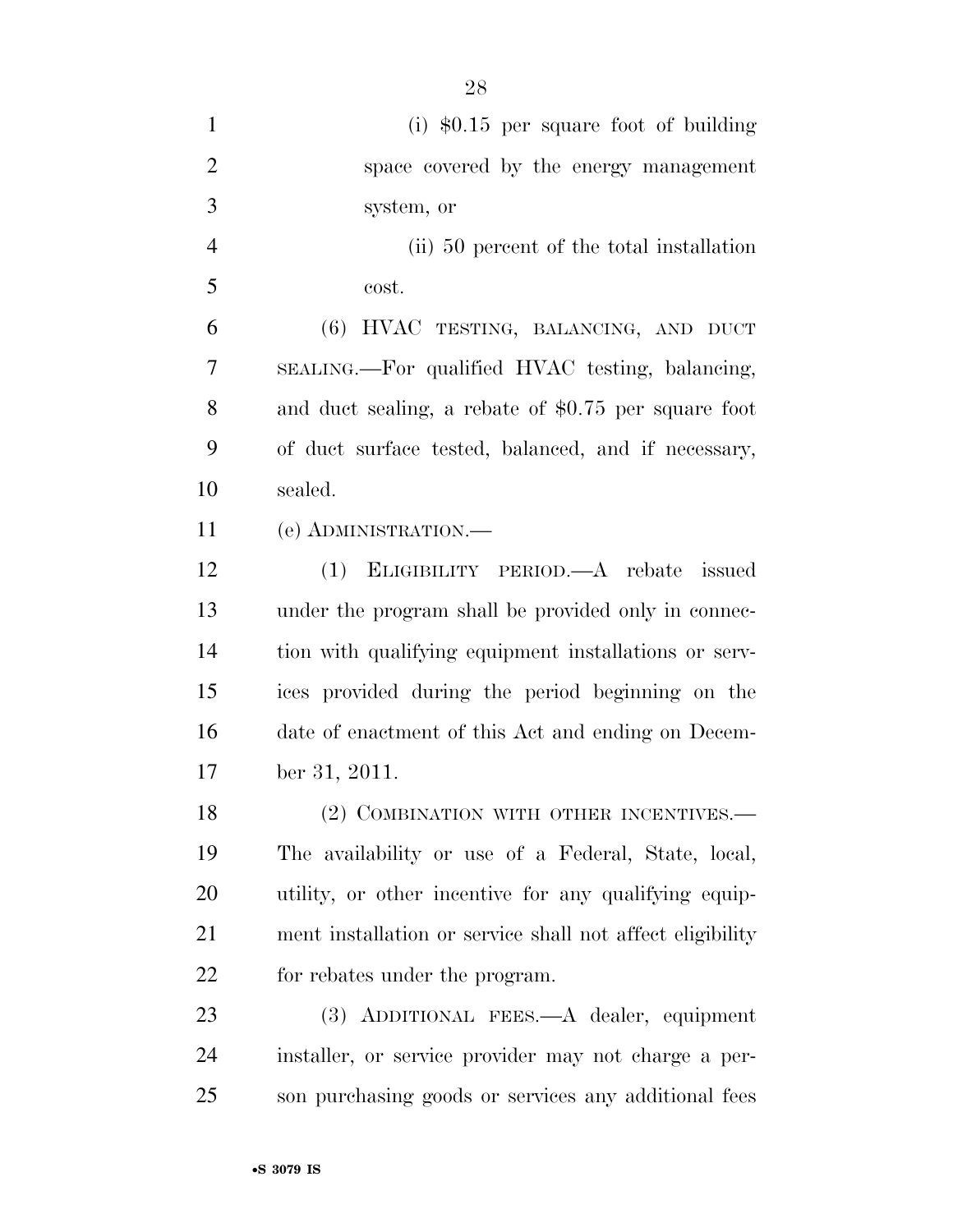| $\mathbf{1}$   | associated with applying for a rebate under the pro-         |
|----------------|--------------------------------------------------------------|
| $\overline{c}$ | gram.                                                        |
| 3              | (4) LIMITATION ON TOTAL REBATES ISSUED.—                     |
| $\overline{4}$ | The total value of rebates issued under the program          |
| 5              | may not exceed the amounts made available for the            |
| 6              | program.                                                     |
| 7              | (5) MAXIMUM REBATE.—The amount of any re-                    |
| 8              | bate paid to an applicant for any qualified measure          |
| 9              | under this section shall be the lesser of—                   |
| 10             | (A) the amount determined under sub-                         |
| 11             | section (b), (c), or (d); or                                 |
| 12             | $(B)$ $\frac{1}{2}$ of the cost actually incurred by the     |
| 13             | applicant building owner to complete the meas-               |
| 14             | ure that is eligible for the rebate.                         |
| 15             | (f) IMPLEMENTATION.—Notwithstanding section 553              |
| 16             | of title 5, United States Code, not later than 30 days after |
| 17             | the date of enactment of this Act, the Secretary shall, in   |
| 18             | consultation with the Secretary of the Treasury, establish   |
| 19             | rules and procedures to implement the program, including     |
| 20             | rules and procedures for-                                    |
| 21             | (1) building owners or designees to submit ap-               |
| 22             | plications (including forms) that—                           |
| 23             | (A) specify the proposed measures that                       |
| 24             | qualify for a rebate and the total rebate re-                |
| 25             | quested; and                                                 |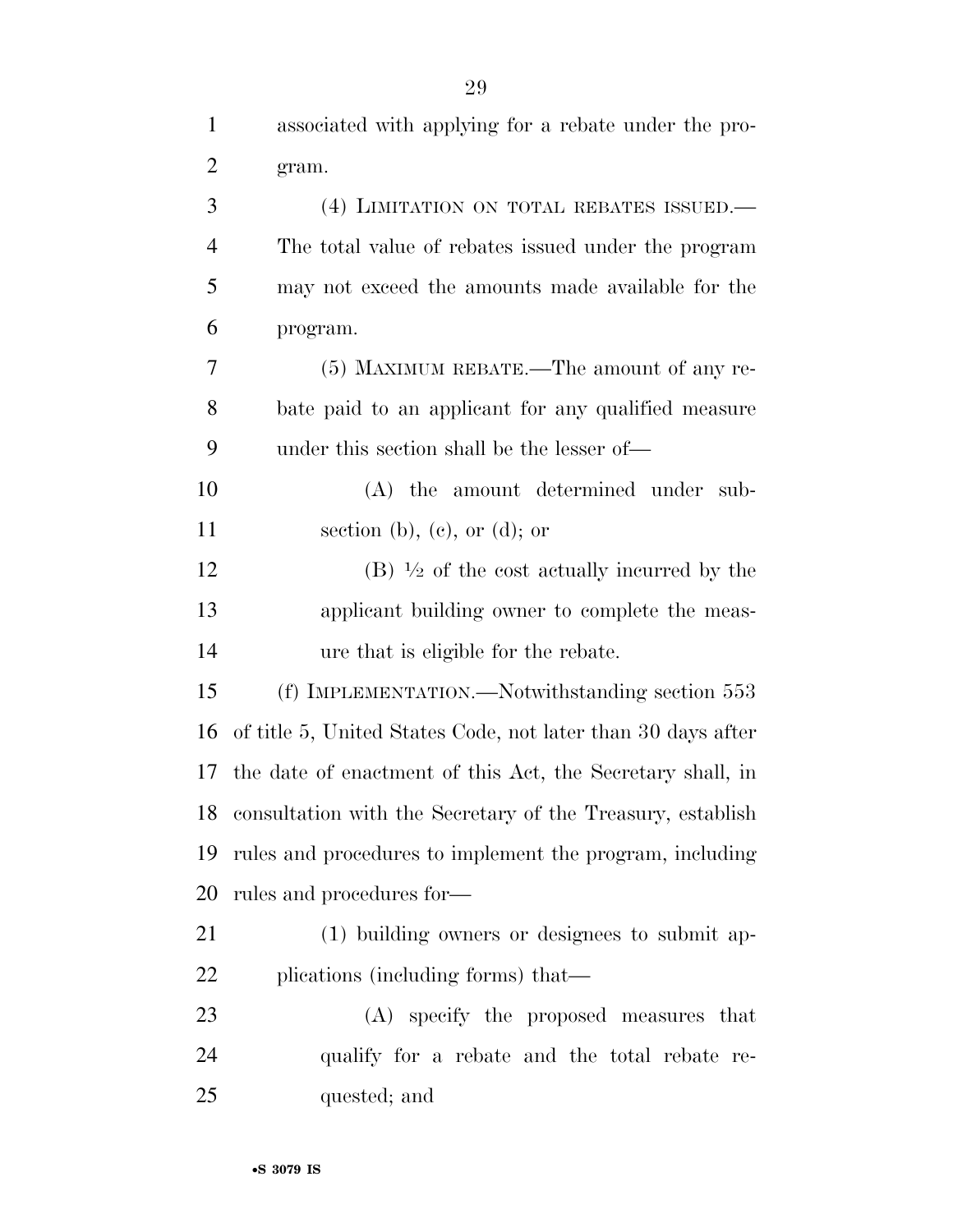| $\mathbf{1}$   | (B) require that the work be completed by         |
|----------------|---------------------------------------------------|
| $\overline{2}$ | licensed contractors or service providers in com- |
| 3              | pliance with all applicable Federal, State and    |
| $\overline{4}$ | local building codes and standards;               |
| 5              | $(2)$ the Secretary—                              |
| 6              | (A) to consider applications; and                 |
| 7              | (B) to the extent that the Secretary deter-       |
| 8              | mines that proposed measures will qualify for     |
| 9              | rebates under this section if undertaken and      |
| 10             | that there are sufficient uncommitted funds to    |
| 11             | carry out the program, to issue confirmations to  |
| 12             | applicants that rebates will be made if proposed  |
| 13             | measures are completed;                           |
| 14             | $(3)$ an applicant—                               |
| 15             | $(A)$ to certify, following completion of the     |
| 16             | measures identified in the application, that the  |
| 17             | measures undertaken qualify for rebate under      |
| 18             | this section; and                                 |
| 19             | (B) to complete the measures described in         |
| 20             | the application, and submit a certification, not  |
| 21             | later than—                                       |
| <u>22</u>      | (i) 180 days after the date of receipt            |
| 23             | of a confirmation; or                             |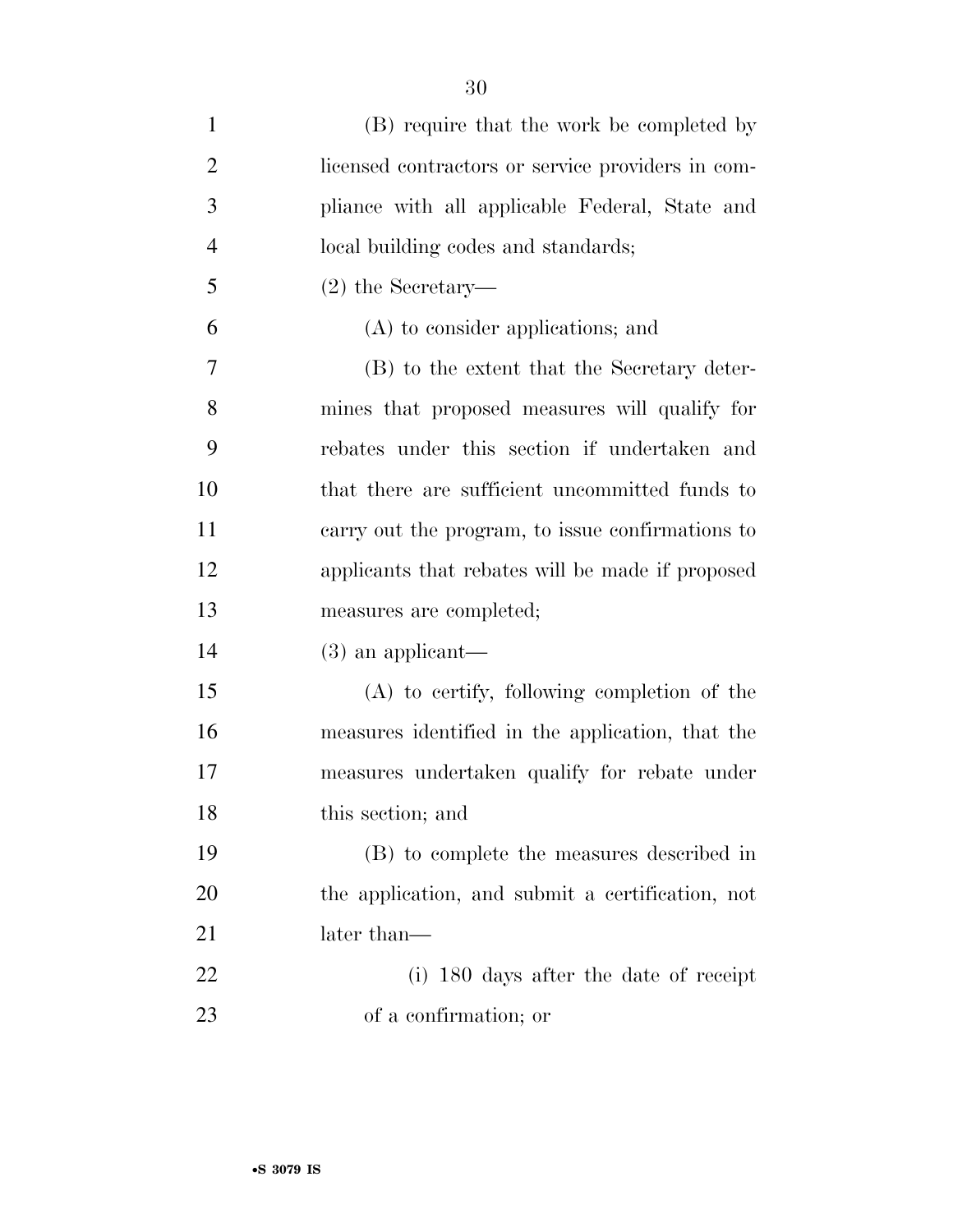| $\mathbf{1}$   | (ii) in the case of a qualified replace-                 |
|----------------|----------------------------------------------------------|
| $\overline{2}$ | ment chiller, 360 days after the date of re-             |
| 3              | ceipt of a confirmation;                                 |
| $\overline{4}$ | (4) appropriate verification by the Secretary of         |
| 5              | eligibility for a rebate prior to payment;               |
| 6              | (5) verification and payment of rebates by elec-         |
| 7              | tronic transfer of funds or other means that ensure      |
| 8              | that the payment occurs not later than 30 days after     |
| 9              | the date of submission of certification that measures    |
| 10             | described in the application have been completed;        |
| 11             | $(6)$ certification by the installer, as part of the     |
| 12             | certification under paragraph (3), that any refrig-      |
| 13             | erants, toxic materials, and other hazards have been     |
| 14             | removed and disposed of in accordance with all ap-       |
| 15             | plicable Federal, State, and local laws;                 |
| 16             | (7) field inspections by the Federal Government          |
| 17             | of at least 10 percent of the projects for which re-     |
| 18             | bates are received under the program; and                |
| 19             | (8) compliance monitoring and enforcement.               |
| 20             | (g) CIVIL PENALTIES.—                                    |
| 21             | (1) IN GENERAL.—Any person who knowingly                 |
| 22             | makes a false or misleading statement in an applica-     |
| 23             | tion or certification under this section shall be liable |
| 24             | to the United States for a civil penalty in an amount    |
| 25             | equal to not more than the higher of—                    |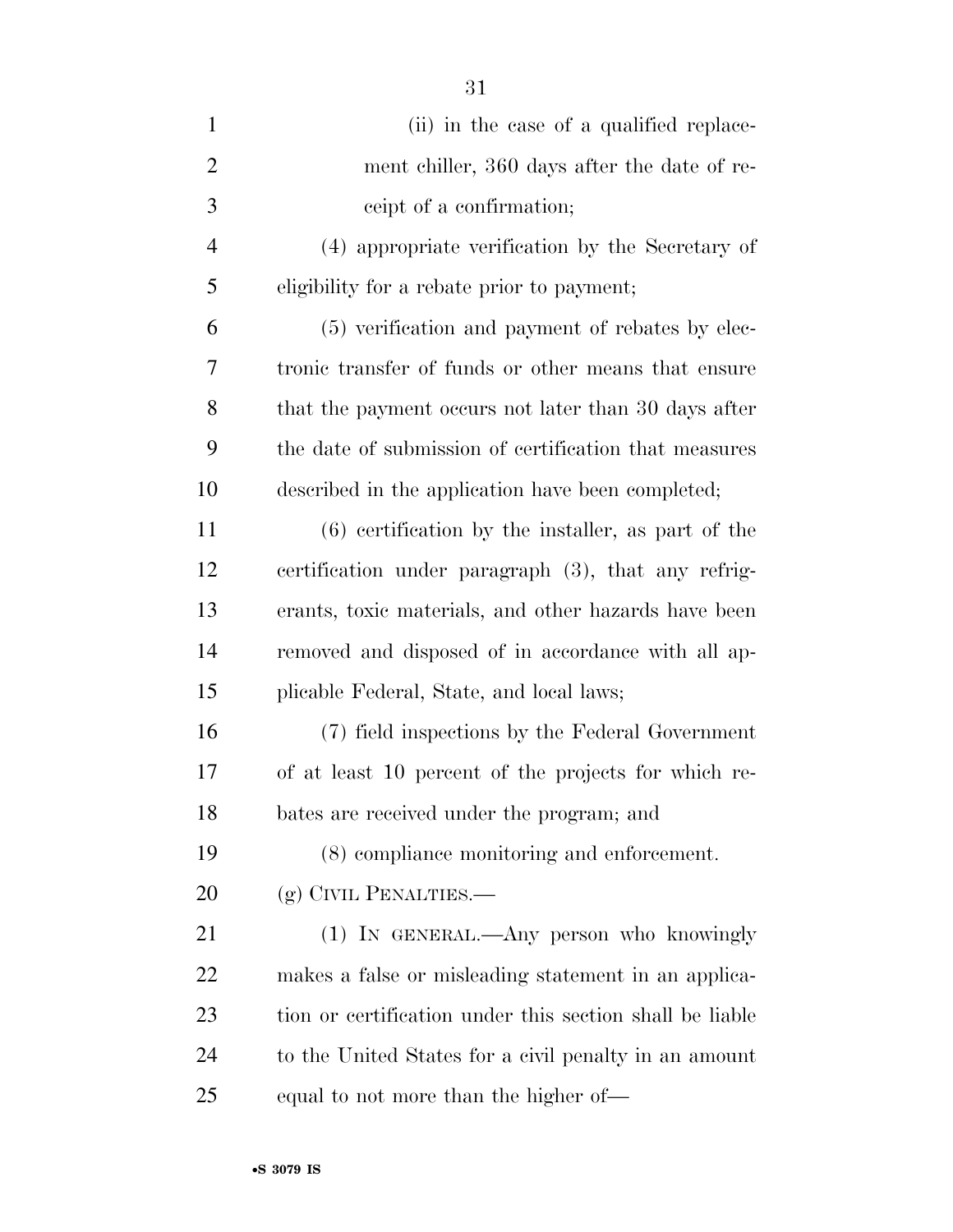| $\mathbf{1}$   | $(A)$ \$15,000 for each violation; or             |
|----------------|---------------------------------------------------|
| $\overline{2}$ | $(B)$ the amount that is equal to 3 times         |
| 3              | the value of any associated rebate received       |
| $\overline{4}$ | under this section.                               |
| 5              | (2) ADMINISTRATION.—In carrying out this          |
| 6              | subsection, the Secretary—                        |
| 7              | (A) may assess and compromise penalties           |
| 8              | described in paragraph $(1)$ ;                    |
| 9              | may require from any entity the<br>(B)            |
| 10             | records and inspections necessary to carry out    |
| 11             | the program; and                                  |
| 12             | (C) shall consider the severity of the viola-     |
| 13             | tion and the intent and history of the person     |
| 14             | committing a violation in determining the         |
| 15             | amount of a penalty.                              |
| 16             | (h) INFORMATION TO BUILDING OWNERS, SERVICE       |
| 17             | PROVIDERS, AND EQUIPMENT INSTALLERS.—             |
| 18             | (1) IN GENERAL.—Not later than 30 days after      |
| 19             | the date of enactment of this Act, the Secretary  |
| 20             | shall make available on an Internet website and   |
| 21             | through other means determined by the Secretary,  |
| 22             | information about the program, including informa- |
| 23             | tion on-                                          |
| 24             | (A) how to determine whether particular           |
| 25             | efficiency measures are eligible for a rebate;    |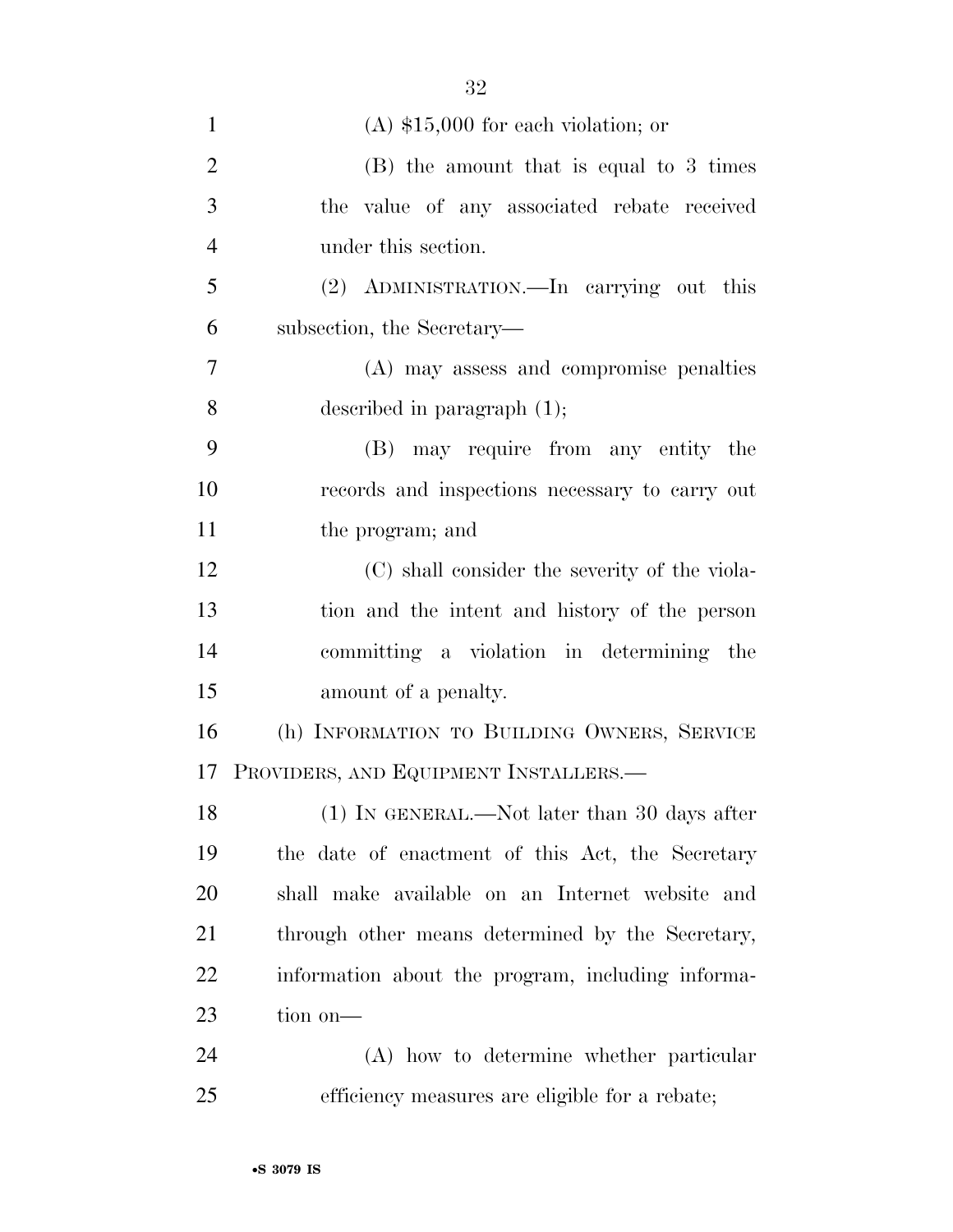| $\mathbf{1}$   | (B) how to participate in the program, in-                    |
|----------------|---------------------------------------------------------------|
| $\overline{2}$ | cluding how to apply for rebates; and                         |
| 3              | (C) the equipment and services meeting                        |
| $\overline{4}$ | the requirements of the program.                              |
| 5              | (2) UPDATING.—The Secretary shall update, as                  |
| 6              | appropriate, the information required under para-             |
| 7              | $graph(1)$ .                                                  |
| 8              | (i) REPORT TO CONGRESS.—Not later than 60 days                |
| 9              | after the termination date described in subsection $(e)(1)$ , |
| 10             | the Secretary shall submit to the Committee on Energy         |
| 11             | and Commerce of the House of Representatives and the          |
| 12             | Committee on Energy and Natural Resources of the Sen-         |
| 13             | ate a report describing the efficacy of the program, includ-  |
| 14             | $ing$ —                                                       |
| 15             | (1) a description of program results, includ-                 |
| 16             | $ing$ —                                                       |
| 17             | (A) the total number and value of rebates                     |
| 18             | issued for installation of new energy efficient               |
| 19             | equipment by category of equipment;                           |
| 20             | (B) the total number and value of rebates                     |
| 21             | issued for services rendered by category of serv-             |
| 22             | ice; and                                                      |
| 23             | (C) the geographic distribution of activities                 |
| 24             | for which rebates were issued;                                |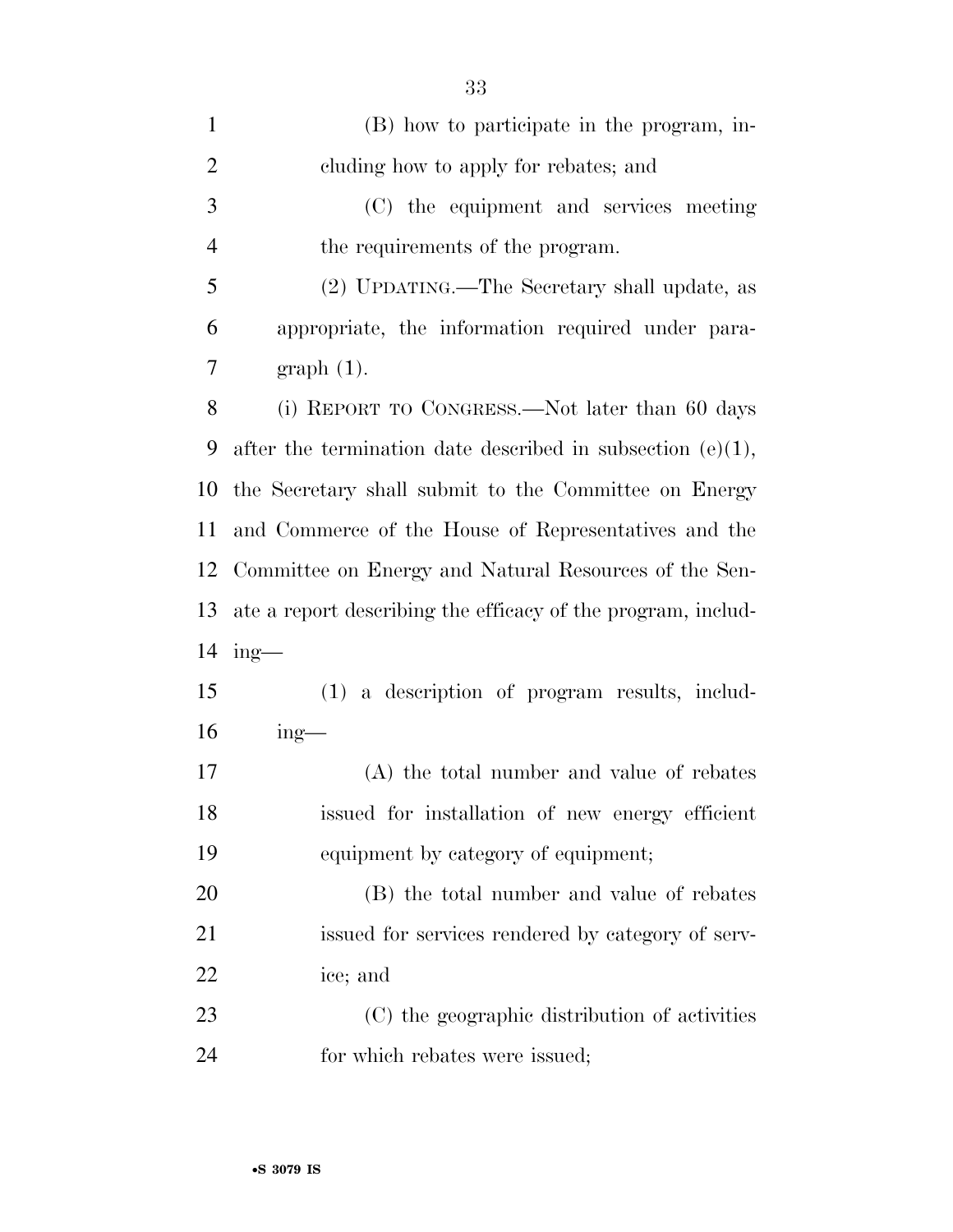| $\mathbf{1}$   | (2) an estimate of the overall increase in energy   |
|----------------|-----------------------------------------------------|
| $\overline{2}$ | efficiency as a result of the program, expressed in |
| 3              | terms of percentage improvement by—                 |
| $\overline{4}$ | $(A)$ type of equipment;                            |
| 5              | (B) total annual energy savings; and                |
| 6              | (C) total annual greenhouse gas reduc-              |
| 7              | tions; and                                          |
| 8              | (3) an estimate of the overall jobs created and     |
| 9              | economic growth achieved as a result of the pro-    |
| 10             | gram.                                               |
| 11             | SEC. 4. STATE-BASED FINANCING ASSISTANCE FOR COM-   |
| 12             | MERCIAL BUILDING RETROFITS.                         |
|                |                                                     |
| 13             | (a) DEFINITIONS.—In this section:                   |
| 14             | (1) BUILDING STAR ENERGY RETROFIT PRO-              |
| 15             | GRAM.—The term "Building Star energy retrofit       |
| 16             | program" means the Building Star energy retrofit    |
| 17             | program established under section 3.                |
| 18             | (2) ELIGIBLE PARTICIPANT.—The term "eligi-          |
| 19             | ble participant" means a building owner, apartment  |
| 20             | complex owner, residential cooperative association, |
| 21             | or condominium association that—                    |
| 22             | (A) meets the eligibility requirements es-          |
| 23             | tablished by a qualified loan program delivery      |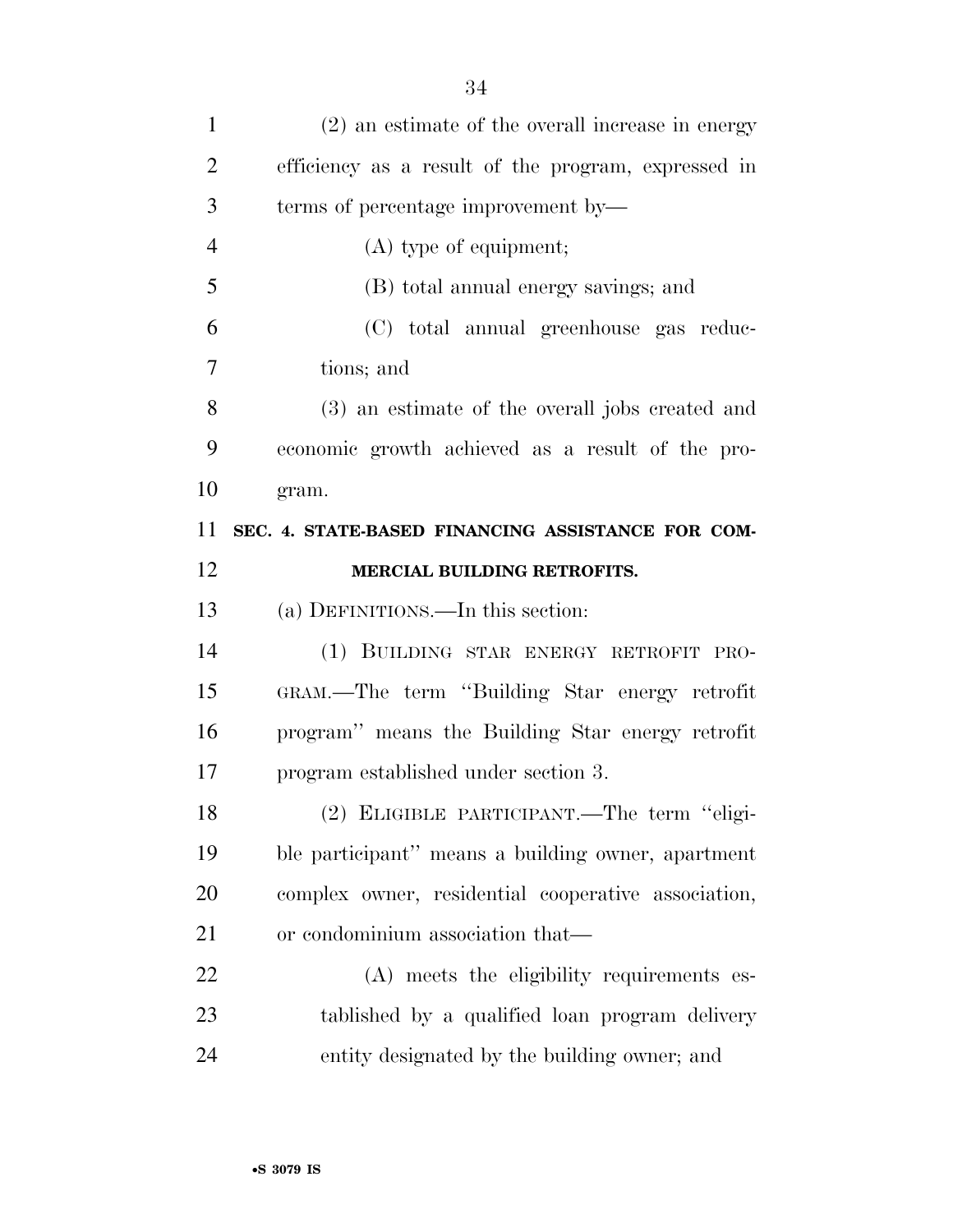| $\mathbf{1}$   | (B) receives financial assistance from the                |
|----------------|-----------------------------------------------------------|
| $\overline{2}$ | qualified loan program delivery entity to carry           |
| 3              | out energy efficiency or renewable energy im-             |
| $\overline{4}$ | provements to an existing building in accord-             |
| 5              | ance with the Building Star energy retrofit pro-          |
| 6              | gram established under section 3.                         |
| 7              | (3) PROGRAM.—The term "program" means                     |
| 8              | the Building Star Energy Efficiency Loan Program          |
| 9              | established under subsection (b).                         |
| 10             | (4) QUALIFIED LOAN PROGRAM MECHANISM.—                    |
| 11             | The term "qualified loan program mechanism"               |
| 12             | means a loan program that is—                             |
| 13             | (A) administered by a qualified program                   |
| 14             | delivery entity; and                                      |
| 15             | (B) principally funded—                                   |
| 16             | (i) by funds provided by or overseen                      |
| 17             | by a State; or                                            |
| 18             | (ii) through the energy loan program                      |
| 19             | of the Federal National Mortgage Associa-                 |
| 20             | tion.                                                     |
| 21             | (5) QUALIFIED PROGRAM DELIVERY ENTITY.—                   |
| 22             | The term "qualified program delivery entity" means        |
| 23             | a State, political subdivision of a State, tribal gov-    |
| 24             | ernment, energy utility, natural gas utility, nonprofit   |
| 25             | community-based organization, energy service<br><b>or</b> |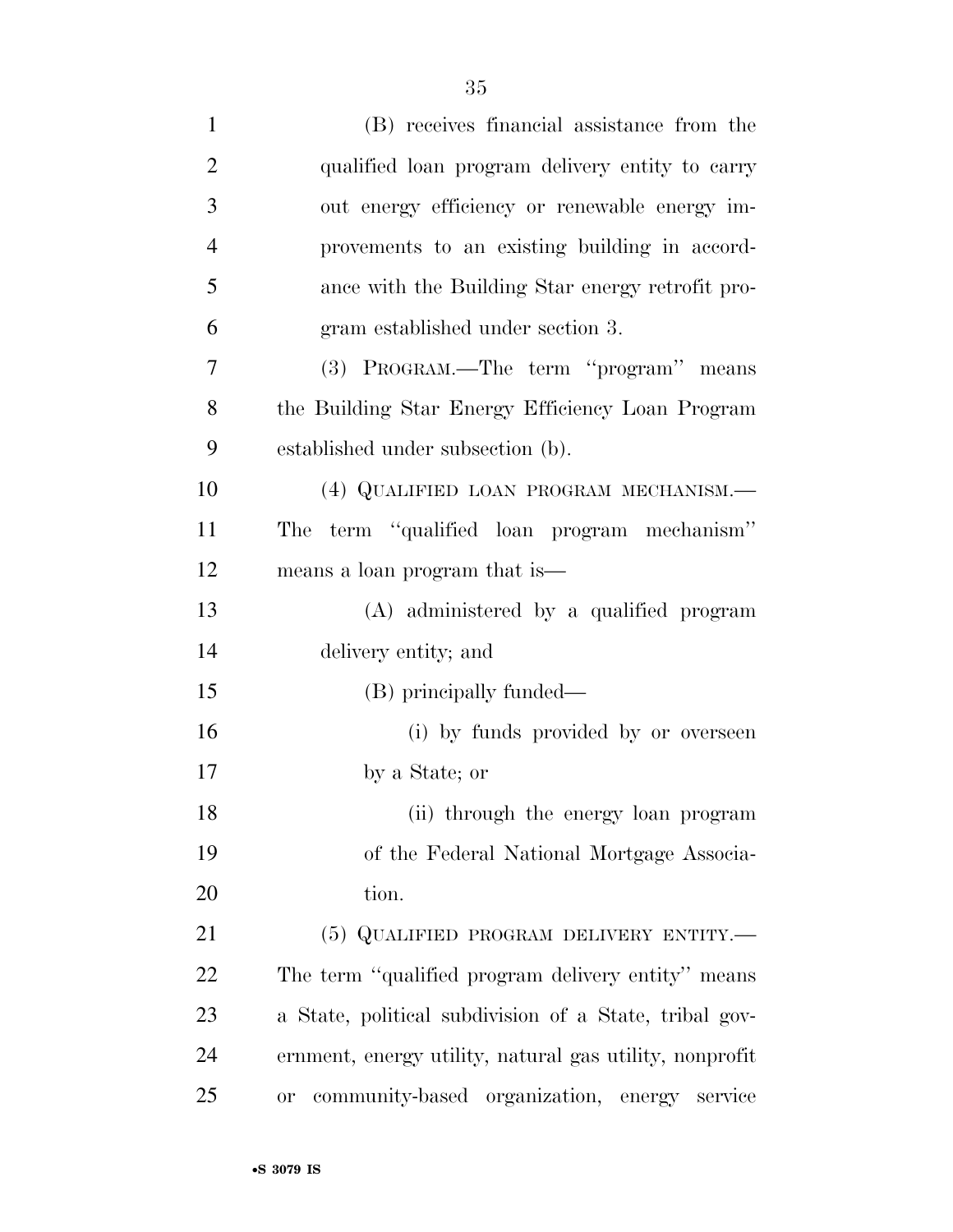company, retailer, or any other qualified entity that—

- (A) meets the eligibility requirements of this section; and
- (B) is approved by the State that admin-isters the program in the State.

 (b) ESTABLISHMENT.—The Secretary shall establish a Building Star Energy Efficiency Loan Program under which the Secretary shall make grants to States to support financial assistance provided by qualified program delivery entities for making, to existing buildings, energy efficiency and renewable energy improvements that qualify under the Building Star energy retrofit program.

 (c) ELIGIBILITY OF QUALIFIED PROGRAM DELIVERY ENTITIES.—To be eligible to participate in the program, a qualified program delivery entity shall—

 (1) offer a financing product under which eligi- ble participants may pay over time for the cost to the eligible participant (after all applicable Federal, State, local, and other rebates or incentives are ap- plied) of making improvements described in section 3;

 (2) require all financed improvements to be per-formed by contractors in a manner that meets min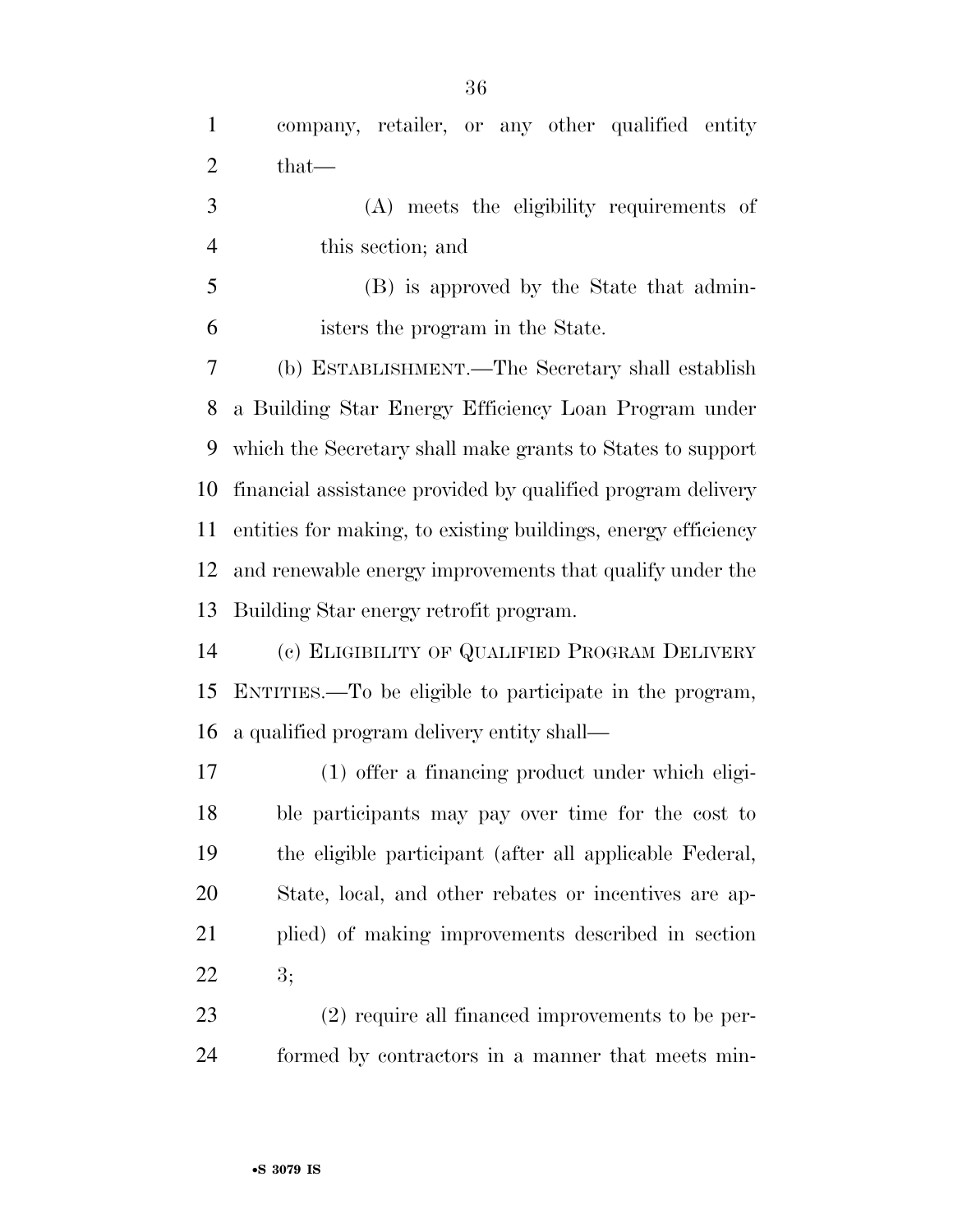imum standards that are at least as stringent as the standards established under section 3; and

 (3) establish standard underwriting criteria to determine the eligibility of program applicants, which criteria shall be consistent with commercially recognized best practices applicable to the form of fi- nancial assistance being provided (as determined by the designated entity administering the program in the State).

 (d) ALLOCATION.—In making funds available to States for each fiscal year under this section, the Sec- retary shall use the formula used to allocate funds to States to carry out State energy conservation plans estab- lished under part D of title III of the Energy Policy and Conservation Act (42 U.S.C. 6321 et seq.).

 (e) QUALIFIED PROGRAM DELIVERY ENTITIES.—Be- fore making a grant to a State under this section, the Sec- retary shall require the Governor of the State to provide to the Secretary a letter of assurance that the State— (1) has 1 or more qualified program delivery entities that meet the requirements of this section; (2) has established a qualified loan program mechanism that—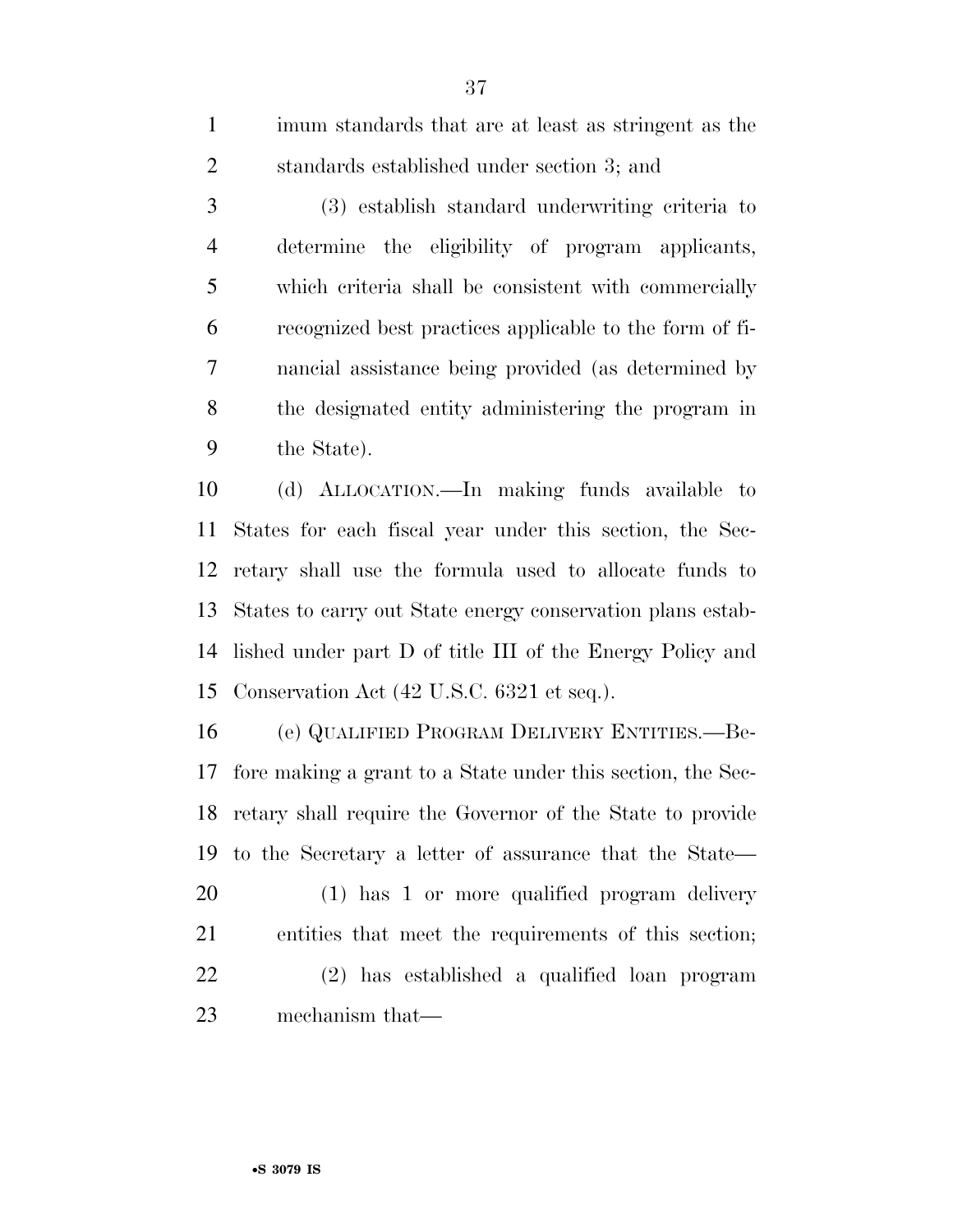| $\mathbf{1}$   | (A) includes a methodology to ensure cred-                  |
|----------------|-------------------------------------------------------------|
| $\overline{2}$ | ible energy savings or renewable energy genera-             |
| 3              | tion;                                                       |
| $\overline{4}$ | (B) incorporates an effective repayment                     |
| 5              | mechanism, which may include—                               |
| 6              | (i) on-utility-bill repayment;                              |
| 7              | (ii) tax assessment or other form of                        |
| 8              | property assessment financing;                              |
| 9              | (iii) municipal service charges;                            |
| 10             | (iv) energy or energy efficiency serv-                      |
| 11             | ices contracts;                                             |
| 12             | (v) energy efficiency power purchase                        |
| 13             | agreements; or                                              |
| 14             | (vi) alternative contractual repayment                      |
| 15             | mechanisms that have been demonstrated                      |
| 16             | to have appropriate risk mitigation fea-                    |
| 17             | tures; and                                                  |
| 18             | (3) will provide, in a timely manner, all infor-            |
| 19             | mation regarding the administration of the program          |
| 20             | as the Secretary may require to permit the Secretary        |
| 21             | to meet the reporting requirements of subsection (h).       |
| 22             | (f) USE OF GRANT FUNDS.—Grant funds made                    |
| 23             | available to States under the program may be used to sup-   |
| 24             | port financing products offered by qualified program deliv- |
| 25             | ery entities to eligible participants, by providing—        |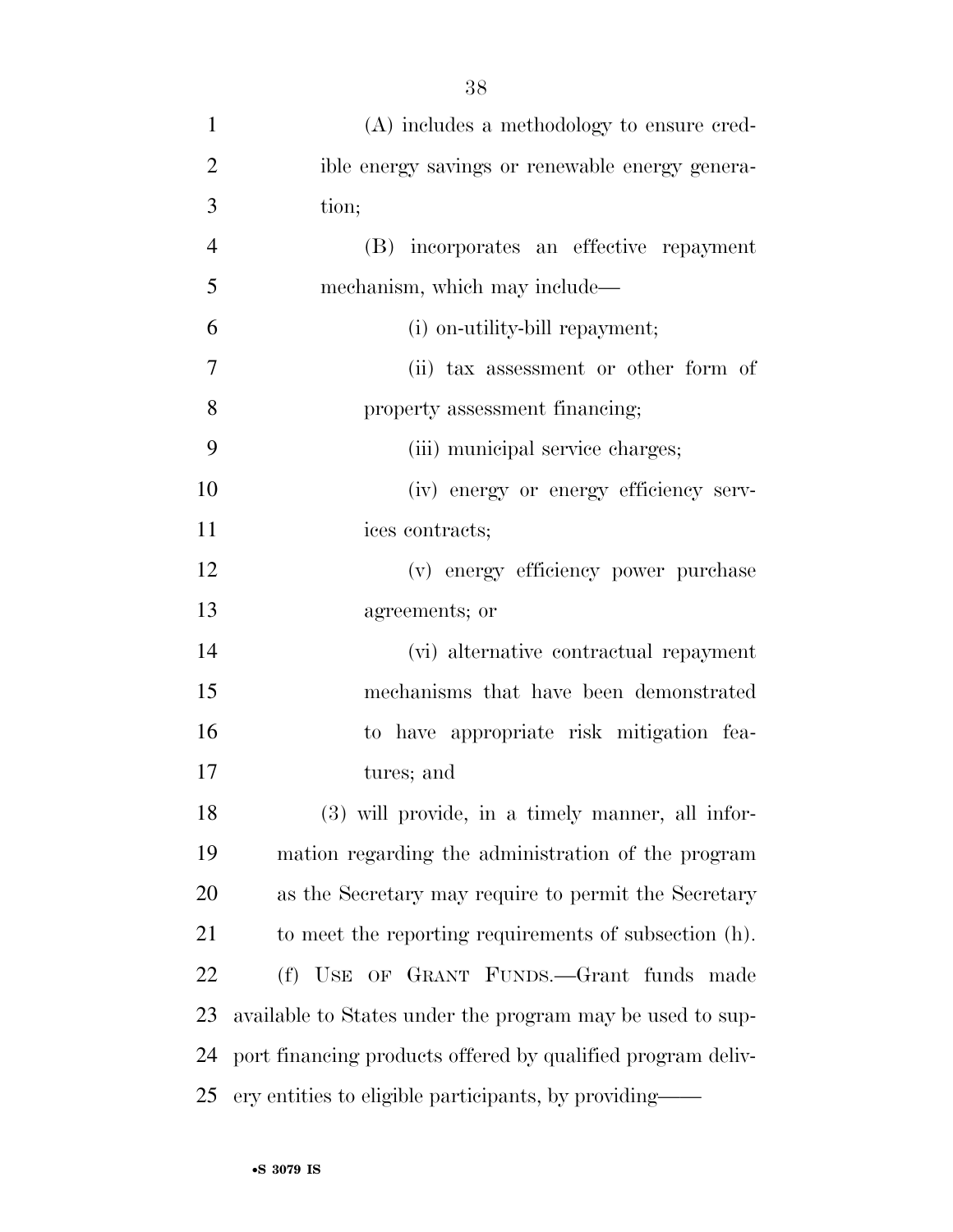| $\mathbf{1}$   | $(1)$ interest rate reductions;                               |
|----------------|---------------------------------------------------------------|
| $\overline{2}$ | $(2)$ loan loss reserves or other forms of credit             |
| 3              | enhancement;                                                  |
| $\overline{4}$ | (3) revolving loan funds from which qualified                 |
| 5              | program delivery entities may offer direct loans; or          |
| 6              | (4) other debt instruments or financial products              |
| 7              | necessary-                                                    |
| 8              | (A) to maximize leverage provided through                     |
| 9              | available funds; and                                          |
| 10             | (B) to support widespread deployment of                       |
| 11             | energy efficiency and renewable energy finance                |
| 12             | programs.                                                     |
| 13             | (g) USE OF REPAYMENT FUNDS.—In the case of a                  |
| 14             | revolving loan fund established by a State described in       |
| 15             | subsection $(f)(3)$ , a qualified program delivery entity may |
| 16             | use funds repaid by eligible participants under the pro-      |
| 17             | gram to provide financial assistance for additional eligible  |
| 18             | participants to make improvements described in sub-           |
| 19             | section (b) in a manner that is consistent with this section  |
| 20             | or other such criteria as are prescribed by the State.        |
| 21             | (h) PROGRAM EVALUATION.—Not later than 180                    |
| 22             | days after the date of enactment of this Act, the Secretary   |
| 23             | shall submit to Congress a program evaluation that de-        |
|                |                                                               |

scribes—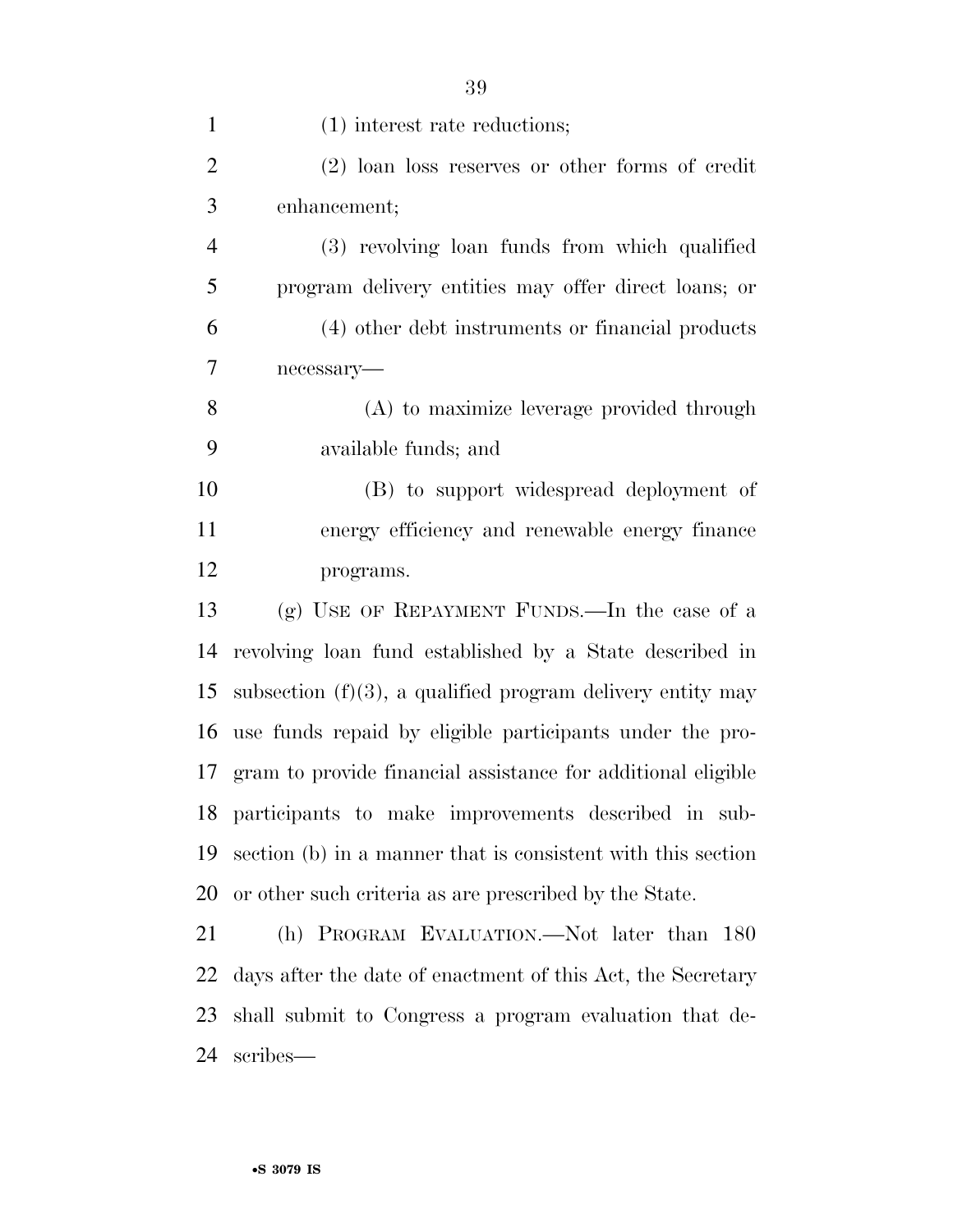| $\mathbf{1}$   | (1) how many eligible participants have partici-        |
|----------------|---------------------------------------------------------|
| $\overline{2}$ | pated in the program;                                   |
| 3              | (2) how many jobs have been created through             |
| 4              | the program, directly and indirectly;                   |
| 5              | (3) what steps could be taken to promote fur-           |
| 6              | ther deployment of energy efficiency and renewable      |
| 7              | energy retrofits;                                       |
| 8              | (4) the quantity of verifiable energy savings, re-      |
| 9              | newable energy deployment, homeowner energy bill        |
| 10             | savings, and other benefits of the program; and         |
| 11             | (5) the performance of the programs carried             |
| 12             | out by qualified program delivery entities under this   |
| 13             | section, including information on the rate of default   |
| 14             | and repayment.                                          |
| 15             | SEC. 5. FEDERAL FINANCING ASSISTANCE FOR COMMER-        |
| 16             | <b>CIAL BUILDING RETROFITS.</b>                         |
| 17             | (a) IN GENERAL.—Section $1705(a)$ of the Energy         |
| 18             | Policy Act of $2005$ (42 U.S.C. 16516(a)) is amended by |
| 19             | adding at the end the following:                        |
| <b>20</b>      | "(4) Energy efficiency projects, including              |
| 21             | projects to retrofit residential, commercial, and in-   |
| 22             | dustrial buildings, facilities, and equipment, includ-  |
| 23             | ing financing programs that finance the retrofitting    |
| 24             | of residential, commercial, and industrial buildings,   |
| 25             | facilities, and equipment.".                            |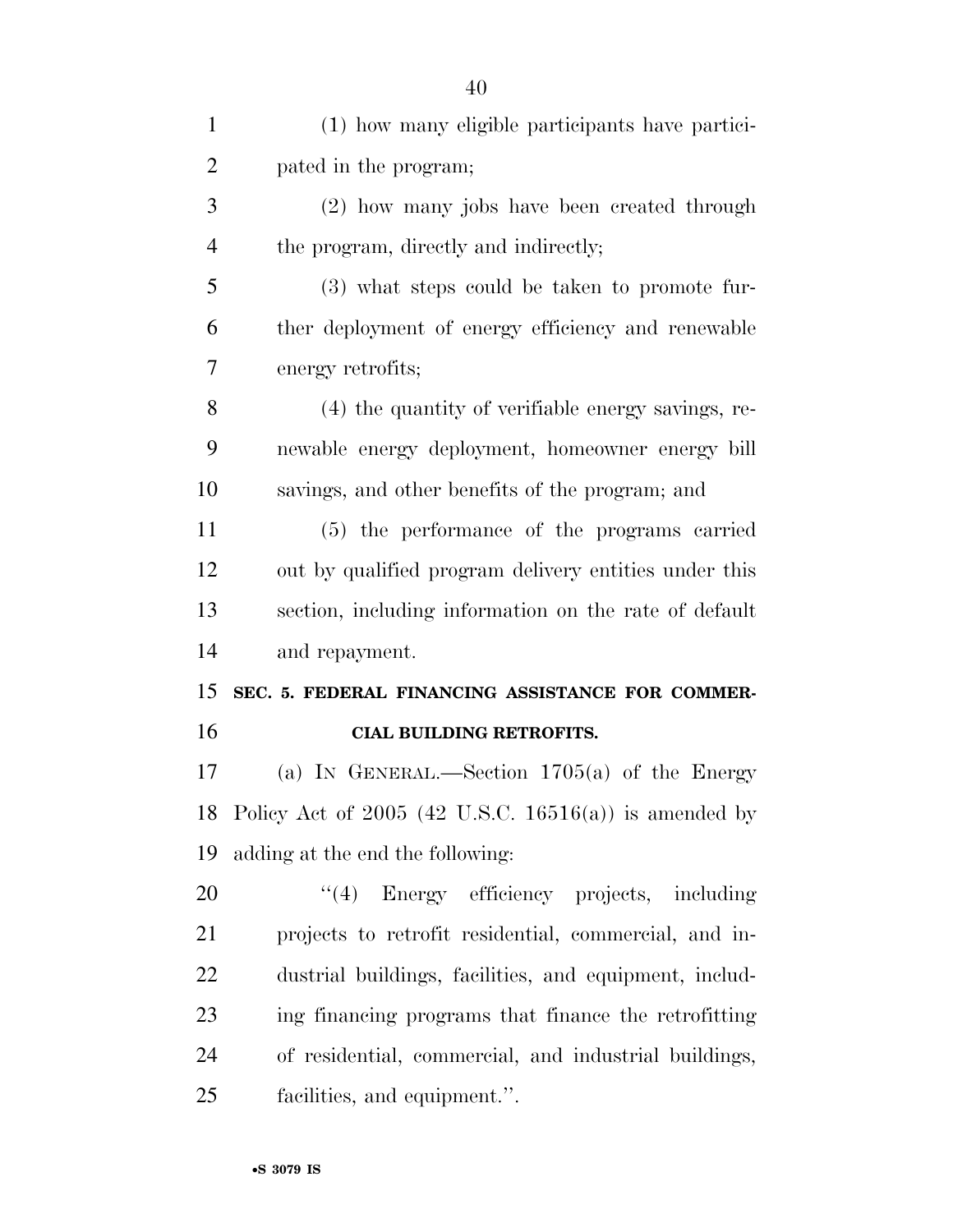| 1              | (b) CREDIT SUPPORT FOR FINANCING PROGRAMS.—              |
|----------------|----------------------------------------------------------|
| $\overline{2}$ | Section 1705 of the Energy Policy Act of 2005 (42 U.S.C. |
| 3              | $16516$ ) is amended—                                    |
| $\overline{4}$ | $(1)$ by redesignating subsection $(e)$ as sub-          |
| 5              | section $(f)$ ; and                                      |
| 6              | $(2)$ by inserting after subsection $(d)$ the fol-       |
| 7              | lowing:                                                  |
| 8              | "(e) CREDIT SUPPORT FOR FINANCING PRO-                   |
| 9              | GRAMS.-                                                  |
| 10             | "(1) IN GENERAL.—In the case of programs                 |
| 11             | that finance the retrofitting of residential, commer-    |
| 12             | cial, and industrial buildings, facilities, and equip-   |
| 13             | ment described in subsection $(a)(4)$ , the Secretary    |
| 14             | $may-$                                                   |
| 15             | "(A) offer loan guarantees for portfolios of             |
| 16             | debt obligations; and                                    |
| 17             | $\lq\lq$ purchase or make commitments to                 |
| 18             | purchase portfolios of debt obligations.                 |
| 19             | "(2) TERM.—Notwithstanding section $1702(f)$ ,           |
| 20             | the term of any debt obligation that receives credit     |
| 21             | support under this subsection shall require full re-     |
| 22             | payment over a period not to exceed the lesser of—       |
| 23             | $\lq\lq$ (A) 30 years; and                               |
| 24             | "(B) the projected weighted average useful               |
| 25             | life of the measure or system financed by the            |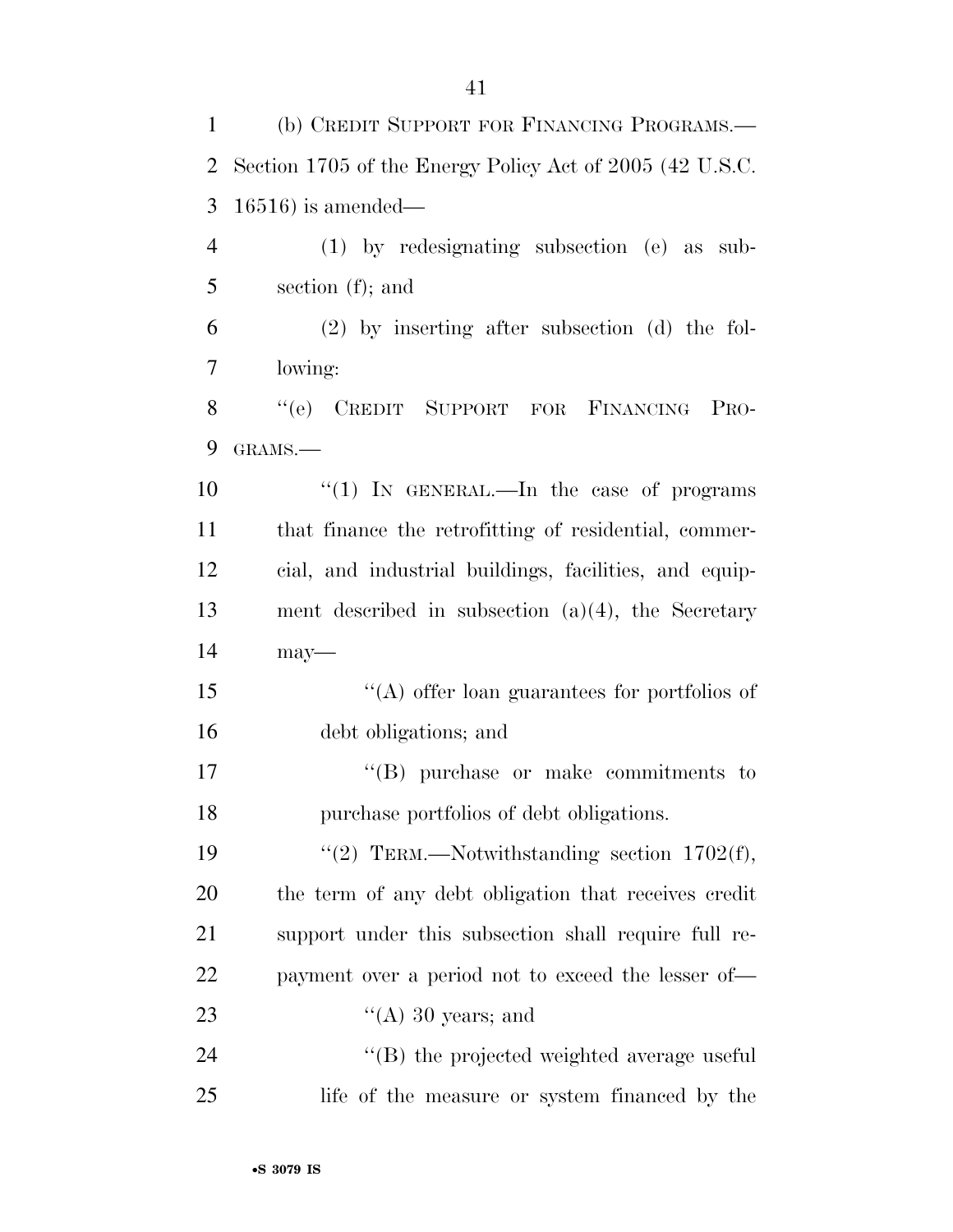| $\mathbf{1}$   | debt obligation or portfolio of debt obligations              |
|----------------|---------------------------------------------------------------|
| $\overline{2}$ | (as determined by the Secretary).                             |
| 3              | "(3) UNDERWRITING.—The Secretary may—                         |
| $\overline{4}$ | "(A) delegate underwriting responsibility                     |
| 5              | for portfolios of debt obligations under the sub-             |
| 6              | section to financial institutions that meet quali-            |
| 7              | fications determined by the Secretary; and                    |
| 8              | "(B) determine an appropriate percentage                      |
| 9              | of loans in a portfolio to review in order to con-            |
| 10             | firm sound underwriting.                                      |
| 11             | "(4) ADMINISTRATION.—Subsections (c) and                      |
| 12             | $(d)(3)$ of section 1702 shall not apply to loan guar-        |
| 13             | antees made under this subsection.".                          |
| 14             | (c) TERMINATION OF EFFECTIVENESS.—The author-                 |
| 15             | ity provided by this section and the amendments made by       |
| 16             | this section terminates effective on the date that is 2 years |
| 17             | after the date of enactment of this Act.                      |
|                | 18 SEC. 6. AUTHORIZATION OF APPROPRIATIONS.                   |
| 19             | There are authorized to be appropriated to the Sec-           |
| 20             | retary to carry out this Act and the amendments made          |
| 21             | by this Act $$6,000,000,000$ for the period of fiscal years   |
| 22             | 2010 and 2011, to remain available until expended, of         |
| 23             | which-                                                        |
| 24             | $(1)$ not less than \$600,000,000 or 10 percent of            |

the amount made available for a fiscal year (which-